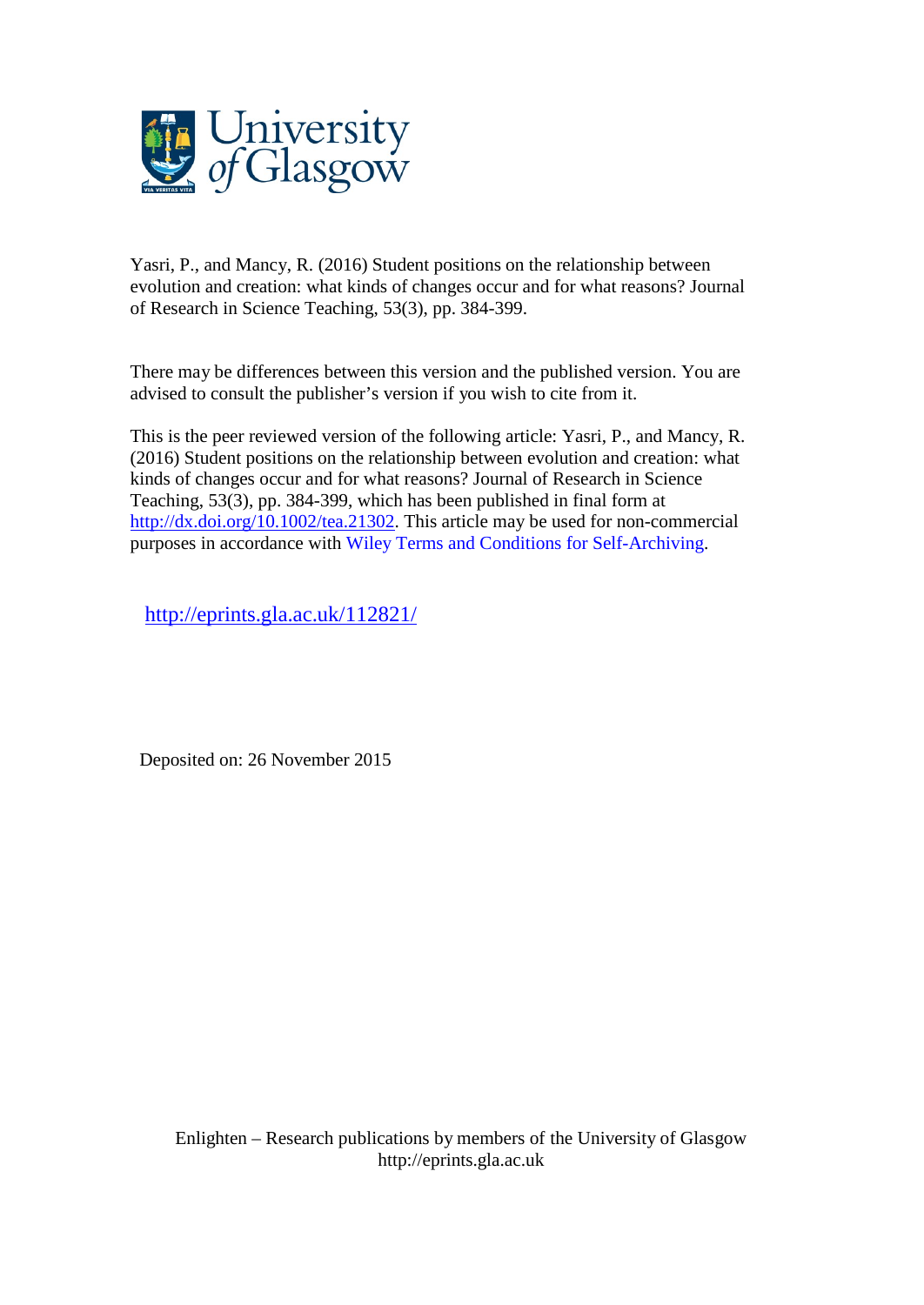**Running head:** Student positions on evolution and creation

# **Student positions on the relationship between evolution and creation:**

# **what kinds of changes occur and for what reasons?**

Pratchayapong Yasri<sup>1</sup> and Rebecca Mancy<sup>2,3</sup>

<sup>1</sup>Institute for Innovative Learning, Mahidol University, Thailand <sup>2</sup>School of Education, College of Social Sciences, University of Glasgow, UK <sup>3</sup>Institute of Biodiversity, Animal Health and Comparative Medicine, College of Life Sciences, University of Glasgow, UK

#### **Abstract**

Student positions on the relationship between biological evolution and divine creation have been examined in a range of contexts, and although there is evidence that students can change their position on the relationship over a period of study, these changes have not been well characterised or explained in a quantitative manner. To investigate student changes in position on the relationship between evolution and creation, we synthesised existing literature to develop a new research tool covering eight positions and a question probing reasons for changes in position. Buddhist and Christian high school students undertaking a course on evolution at a Christian school in Thailand ( $N = 125$ , mean age 17.6) responded to a survey to elicit their positions before and after course and reasons for any changes. Analysis revealed that a high proportion of students underwent a change in position, primarily towards increasing acceptance of evolution, a trend that was clearest among Christian students. Participants reported that these changes were influenced by changes in their understanding of the evidence for evolution and of ways of relating science and religion, but not in changes in their religious beliefs. The study shows that the tool is effective for detecting changes in position and eliciting key reasons for these changes. Moreover, it points to the importance during evolution education of focusing on the evidence for evolution and the relationship between science and religion.

*Keywords:* positions, evolution, creation, changes, reasons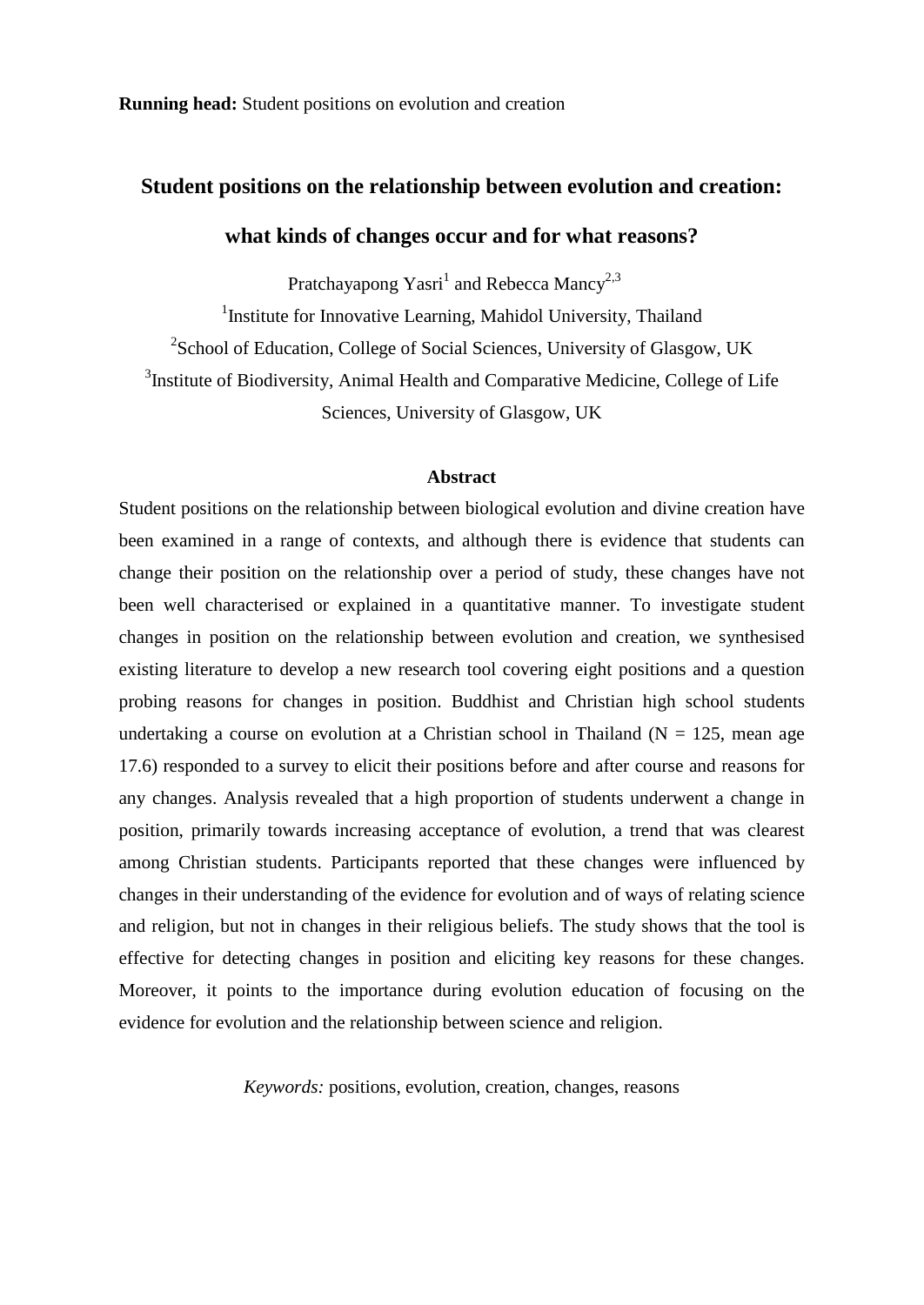#### **Introduction**

The relationship between the scientific explanation of biological evolution and the biblical account of divine creation is generally perceived as one of dichotomy (Alexander, 2009). However, like the complexity apparent in the relationship between science and religion (Yasri, Arthur, Smith, & Mancy, 2013), individuals' understandings of the relationship between evolution and creation<sup>[1](#page-2-0)</sup> often go beyond the black-and-white and have been classified into ranges of positions by several different authors (Brem, Ranney, & Schindel, 2003; Collins, 2006; Scott, 2005; Verhey, 2005).

In the educational arena, if it were possible to identify a range of positions on the relationship between evolution and creation, this could be helpful to learners and teachers. It might be useful for them to appreciate that there are positions that do not require rejecting religious beliefs in a Creator God but nonetheless permit a scientific understanding of evolution (Smith, 2010). In addition, being aware of student positions is important for the development of effective teaching approaches and learning materials. This knowledge should allow teachers to anticipate how students are likely to integrate religious beliefs in divine creation with their knowledge of evolution. In this study, we developed a research tool covering a range of possible positions that individuals might take on the relationship between evolution and creation. We used this tool to investigate changes between the positions taken by high school students before and after a course on evolution. We also explored the reasons given by the students as explanations for any reported change in their own position.

#### **The spectrum of positions and tool development**

In order to develop a spectrum of positions on the relationship between evolution and creation, we compared and synthesised four existing categorisations from the literature (Brem et al., 2003; Collins, 2006; Scott, 2005; Verhey, 2005). Although there is clear overlap between these categorisations, some positions are present in one, but excluded from others. In addition, different terminologies are used to explain similar positions, as shown

<span id="page-2-0"></span><sup>&</sup>lt;sup>1</sup> Note that we distinguish between views of the more general relationship between science and religion, and positions on the more specific relationship between evolution and creation (Yasri et al., 2013; Yasri & Mancy, 2014)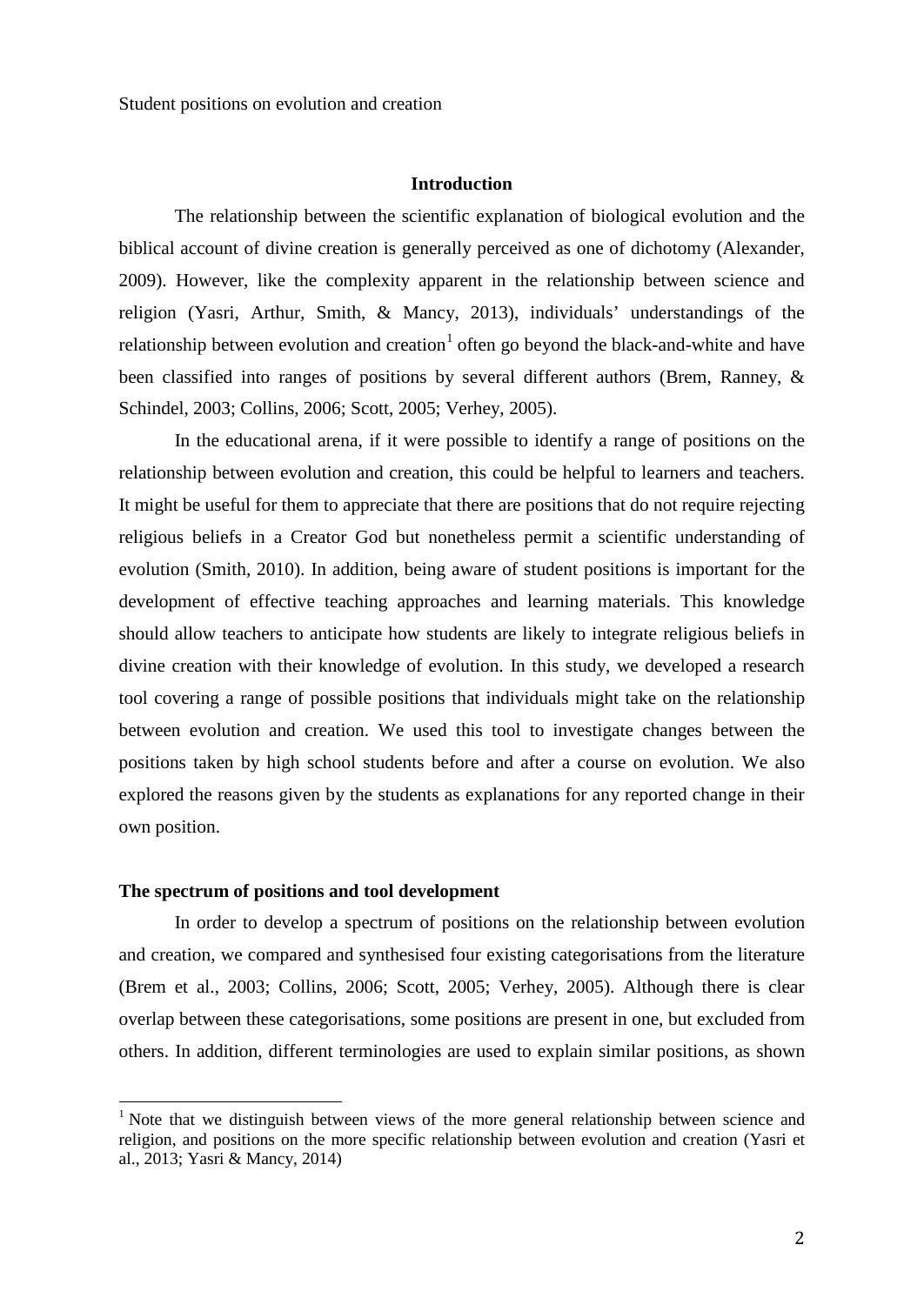Student positions on evolution and creation

in Table 1. Through careful reading of the descriptions of the positions, we compared and contrasted these in an iterative manner to develop a unified framework in which eight positions on the relationship between evolution and creation are included: *literal creationism, higher genera (of animals) created, humans only created, progressive creation, theistic evolution, deistic evolution, agnostic evolution* and *atheistic evolution*. The outcome of this analysis is shown in Table 1, and descriptions of each position provided in Table 2.

Table 1: Positions on the relationship between evolution and creation in the literature and in this study.

| Positions<br>employed in<br>this study | Scott<br>(2005)               | Brem et al.<br>(2003)        | Verhey<br>(2005)                                     | Collins<br>(2006)      |
|----------------------------------------|-------------------------------|------------------------------|------------------------------------------------------|------------------------|
| Literal<br>creationism                 | Young earth<br>creationism    | <b>Strong</b><br>creationist | Literal<br>creationist                               | Creationism            |
| Higher genera<br>created               |                               |                              | Young earth<br>creationist                           |                        |
| Humans only<br>created                 |                               | Human-only<br>creationist    |                                                      |                        |
| Progressive<br>creation                | Old earth<br>creationism      |                              | Progressive<br>creationist/<br>Intelligent<br>design |                        |
| <b>Theistic</b><br>evolution           | Theistic                      | Interventionist              |                                                      | Theistic<br>evolution  |
| Deistic<br>evolution                   | evolutionism                  | Theistic<br>evolutionist     | Theistic<br>evolutionist                             | Deistic<br>evolution   |
| Agnostic<br>evolution                  | Methodologica<br>1 naturalism | Nontheistic<br>evolutionist  |                                                      | Agnostic<br>evolution  |
| Atheistic<br>evolution                 | Philosophical<br>naturalism   | Nontheistic<br>evolutionist  | Atheistic<br>evolutionist                            | Atheistic<br>evolution |

*Note.* Use of '-ism', '-istic' and '-ist' as in the original articles.

In the development of the data collection tool, we first needed to develop descriptions of the positions that would be appropriate for empirical purposes. The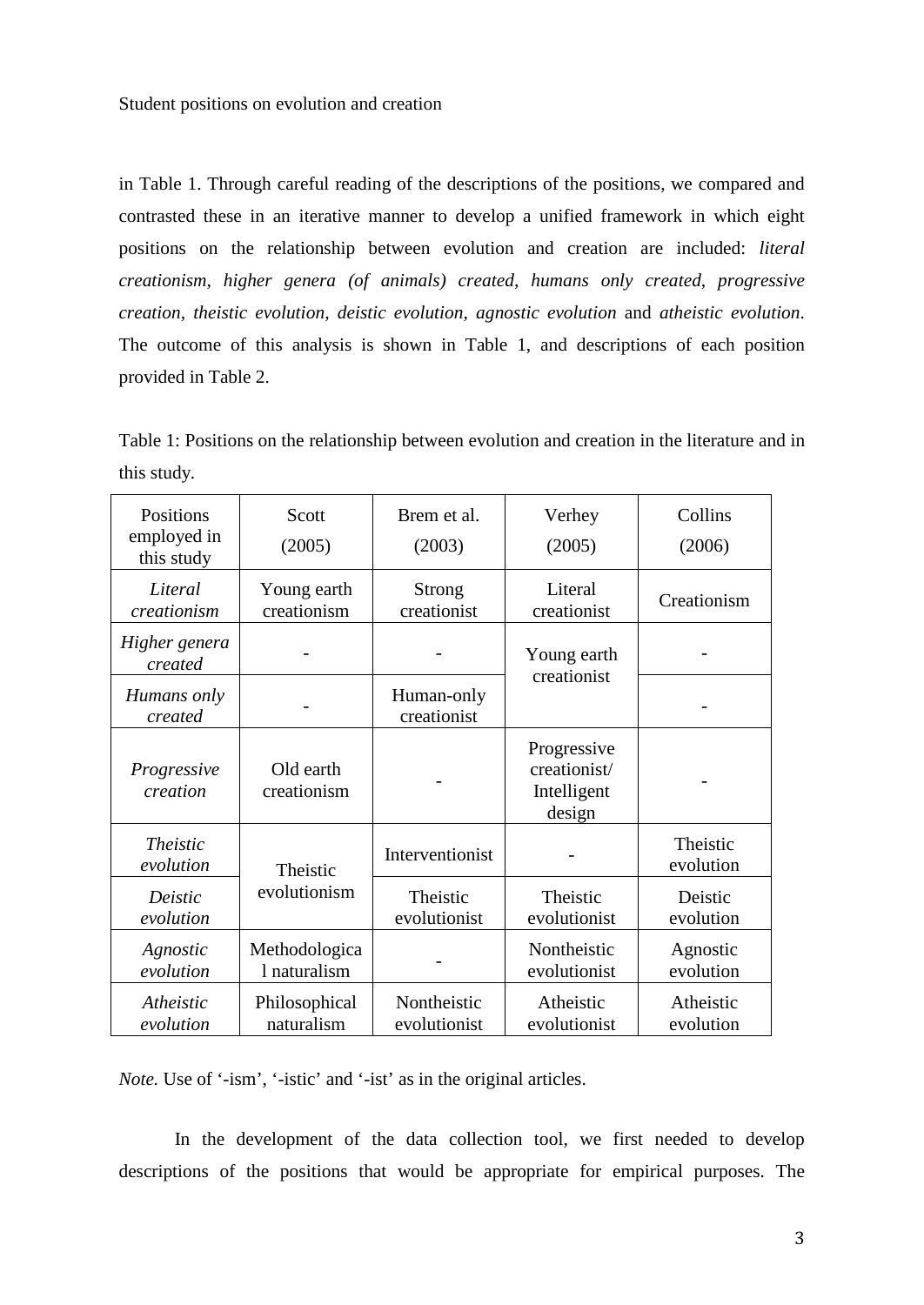descriptions of five of these positions were directly taken from the categorical statements proposed by Brem et al. (2003) because of their simplicity, success in empirical use and availability. The additional three positions were drawn from the other listed sources and rewritten to make them consonant with the style of those in Brem et al. (2003). All statements used in the study reported here are shown in Table 2.

Table 2: Positions on the relationship between evolution and creation, with descriptions used in the empirical study described here

| <b>Positions</b>       | <b>Descriptions</b>                                                                                                                                                                |
|------------------------|------------------------------------------------------------------------------------------------------------------------------------------------------------------------------------|
| Literal                | All forms of life were first brought into being by a deity in more or less                                                                                                         |
| creationism            | their present form at the same time.                                                                                                                                               |
| Higher                 | Some forms of life evolved from earlier forms created by a deity, but                                                                                                              |
| genera                 | higher taxonomical species such as reptiles, birds and mammals were                                                                                                                |
| created                | created in more or less their present form.                                                                                                                                        |
| Humans only            | Some forms of life evolved from earlier forms created by a deity, but                                                                                                              |
| created                | human beings were created in more or less their present form.                                                                                                                      |
| Progressive            | All forms of life were gradually created over time by a deity in more or                                                                                                           |
| creation               | less their present form.                                                                                                                                                           |
| <i>Theistic</i>        | All forms of life evolved from earlier forms, but a deity intervenes from                                                                                                          |
| evolution              | time to time to shape or override the evolutionary processes.                                                                                                                      |
| Deistic<br>evolution   | All forms of life evolved from earlier forms, but life and evolution were<br>first set in motion by a deity and then left running without any<br>additional intervention.          |
| Agnostic<br>evolution  | Life emerged from non-living particles and then all current forms<br>evolved from these earlier forms. A deity may exist, however, this is<br>out of scope of evolutionary theory. |
| Atheistic<br>evolution | Life emerged from non-living particles and then all current forms<br>evolved from these earlier forms. No deity has ever played any role in<br>the evolution of life on Earth.     |

To interpret data collected using the tool in terms of student changes in position, we wished to order the positions into a spectrum (Figure 1). The ordering was initially determined by considering each position on the basis of its biblical literalism, ranging from the most literal position, *literal creationism*, to the least literal, *atheistic evolution*. Based on the set of positions identified from the literature, we began by distinguishing those involving a notion of Creator God from those that did not (non-theistic evolution), then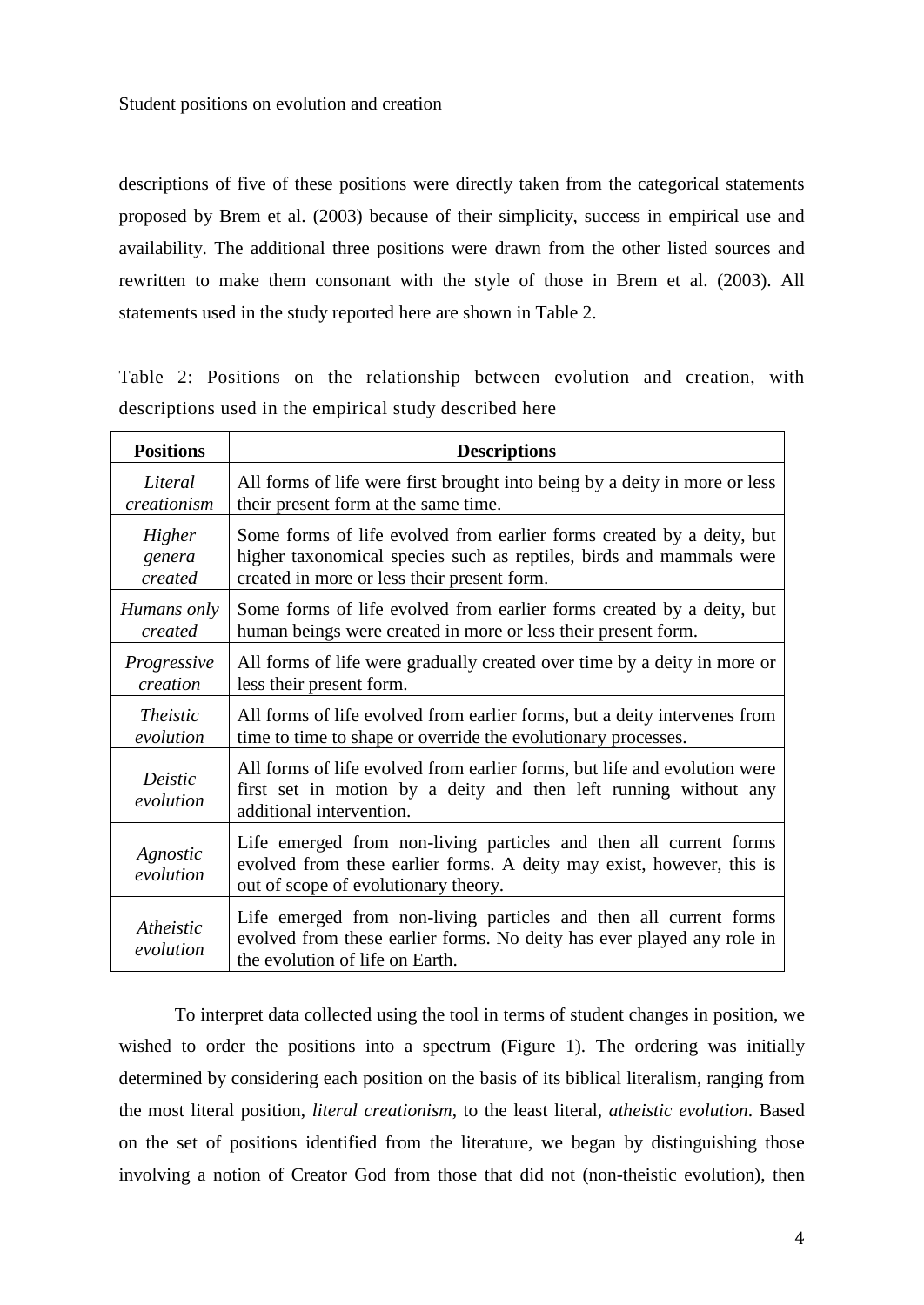splitting those in the former group into those admitting evolutionary mechanisms under theistic control (divine creation) from those excluding evolutionary mechanisms (creationism). In the non-theistic group, *atheistic evolution* was situated to the right of *agnostic evolution* because of its explicit denial of the role of Creator God. In the divine creation group, *theistic evolution* involved a continued role of the God in directing evolution and was therefore judged more literal than *deistic evolution* – in which God is considered to have set evolution running but maintains no further involvement – because of explicit references in the Bible to God's continued involvement in life on Earth (e.g. Colossians 1:17 and Romans 1:20). In the creationism group, we based our ordering on the extent to which positions were consistent with evolutionary evidence (even if not theory). *Literal creationism* takes a literal reading of the Bible and rejects all forms of evolution, and therefore was situated to the far left. Between *higher genera created* and *humans only created*, the latter accepted the existence of evolutionary processes for a larger range of species and was thus judged less literal. Finally, the ordering between *humans only created* and *progressive creation* proved the most difficult. Nonetheless, *progressive creation* explicitly accounted for evolutionary evidence regarding the gradual appearance of species, was consistent with evidence for the age of the Earth, and did not distinguish between humans and other species in ways that are not supported by evolutionary theory, and was ultimately judged less literal<sup>[2](#page-5-0)</sup>. This ordering is consistent with the creation-evolution continuum originally proposed by Nelson (1986), and later used in Verhey (2005), with additional positions added.

In addition to representing biblical literalism, the spectrum can be thought of as representing scientific acceptability. In the latter case, interpretations of evolution towards the right of the spectrum correspond to greater acceptance of scientific evidence for evolution and increasing consonance with the underpinning assumptions of science (e.g. assumptions about the ordered nature of the universe and the possibility of naturalistic explanations). In addition to the full spectrum of eight positions, we also analysed our empirical data using a version consisting of seven positions from which *atheistic evolution*

<span id="page-5-0"></span> <sup>2</sup> In the empirical data collected as part of this study, the *humans only created* position was selected by only two students, and the ordering of these two positions had little impact on the empirical findings.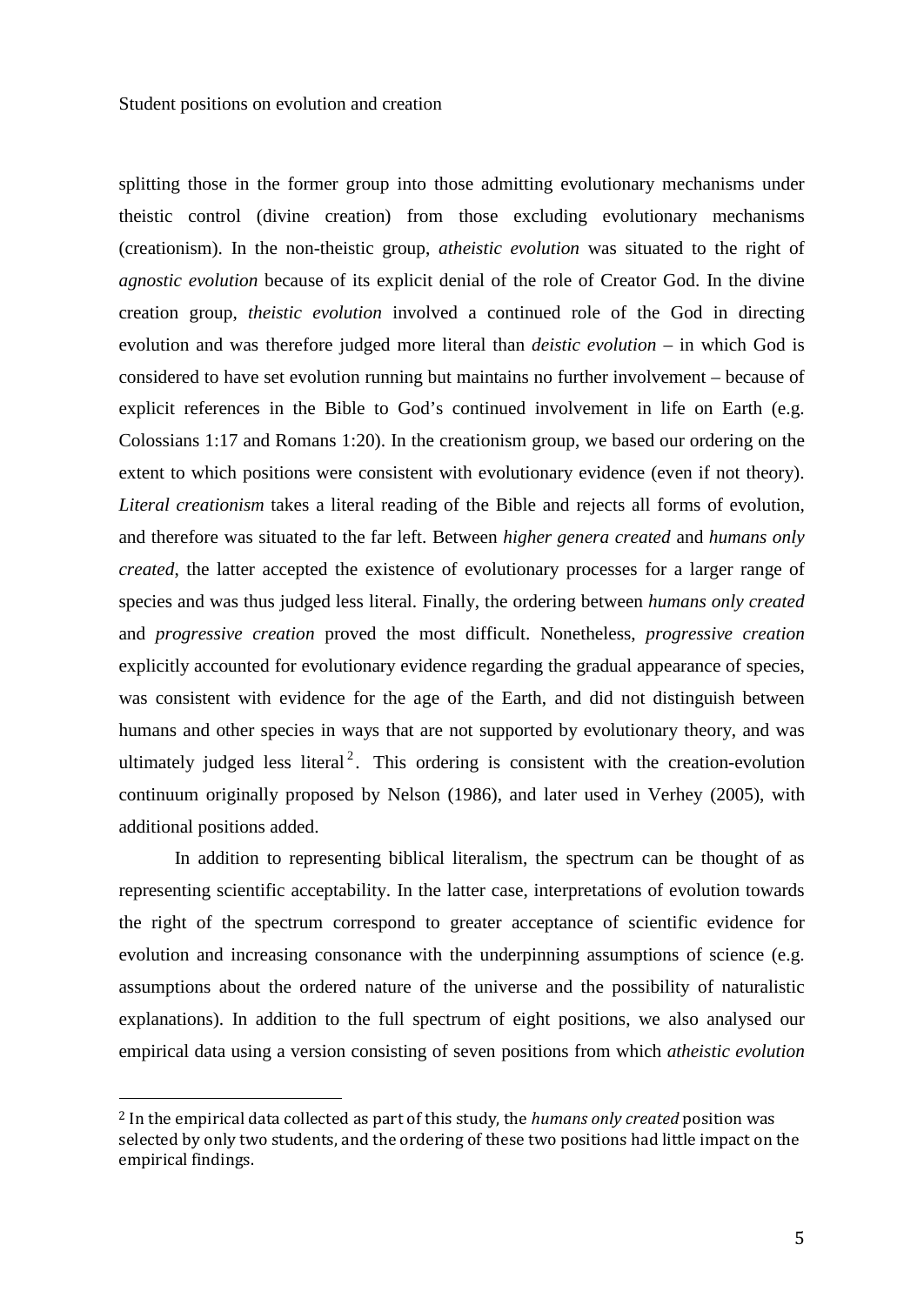was removed. This additional examination was conducted because although *atheistic evolution* is associated with conceptions of evolution that are as scientifically tenable as those of *agnostic evolution*, it fails to capture some of the subtleties of contemporary philosophy of science. Because science is usually considered to be limited to investigating natural events through empirical investigation, using science to investigate the existence of God is, at best, highly problematic. Therefore, between these two positions, one might argue that *agnostic evolution* is more scientifically sophisticated; the reduced spectrum can therefore be thought of as an ordering of positions according to the extent to which they are scientifically defensible.



Figure 1: The spectrum of positions on the relationship between evolution and creation

#### **Student changes in positions**

Studies have provided some evidence of changes in student positions of the relationship between evolution and creation after taking a course related to evolutionary theory. For example, in one study, two out of twelve students in the US changed from either conflictual or unidentifiable to reconciliatory positions after taking an introductory biology course (McKeachie, Lin, & Strayer, 2002). Fourteen out of fifteen students in a Christian university in the US are reported to have changed from *literal creationism* to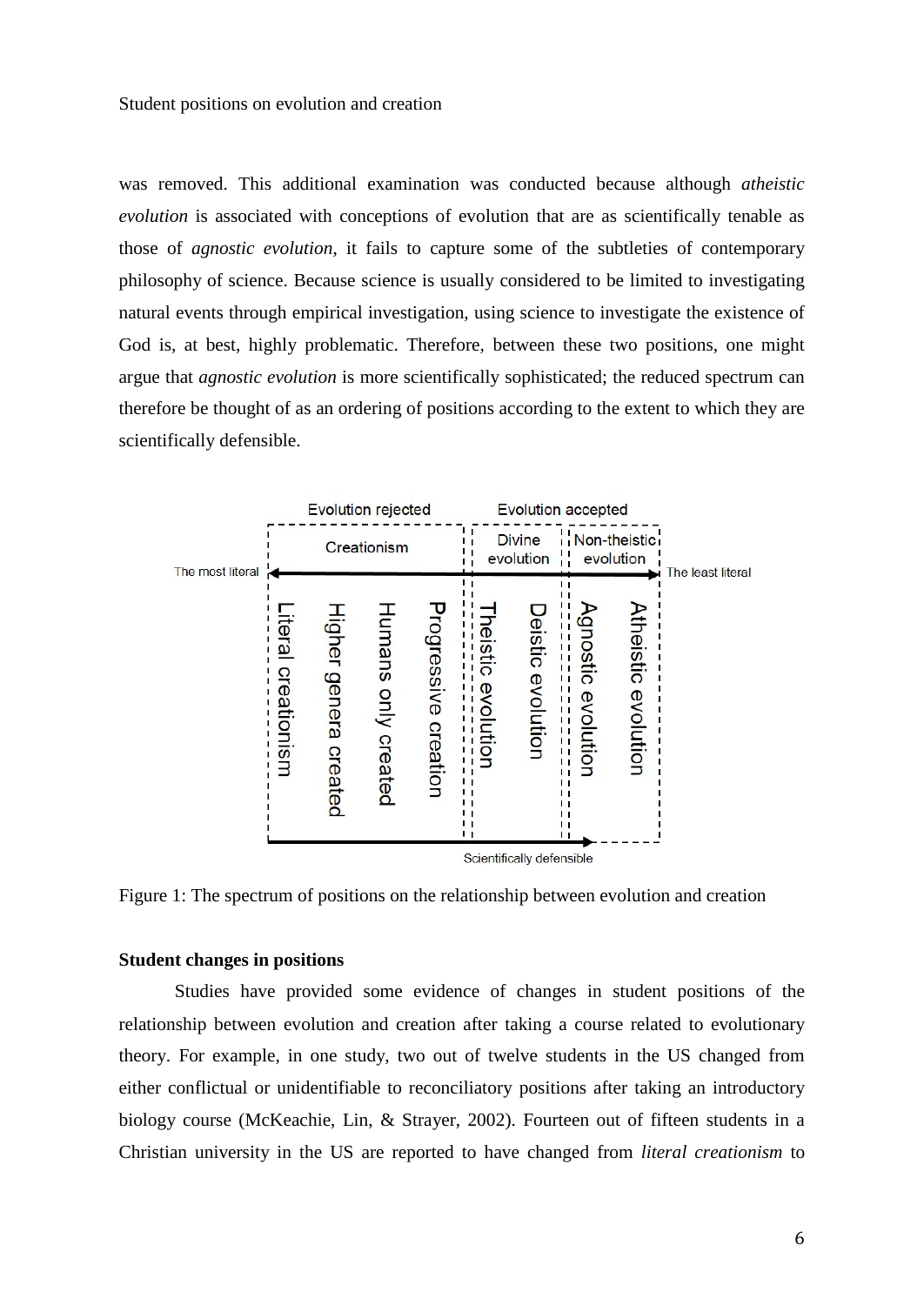*theistic evolution* after attending a course on evolution; one of these temporarily adopted *humans only created*<sup>[3](#page-7-0)</sup> and another *progressive creation* during the transition (Winslow, Staver, & Scharmann, 2011). In addition, two Christian students in Thailand implied that they changed their positions from *literal creationism* to either *progressive creation* or *deistic evolution* during a course on biological evolution (Yasri & Mancy, 2014).

Although these three studies report changes in positions and suggest that changes occurred in the direction positions in which evolution is accepted, the extent and direction of changes along a spectrum is not their main focus. Moreover, all these studies are based on a small number of student participants and lack support from statistical analyses. In a study with a larger number of participants  $(N=66)$ , Verhey (2005) provides further evidence of changes in position.. The spectrum used in this study comprises six positions: literal creationist, young earth creationist  $<sup>4</sup>$  $<sup>4</sup>$  $<sup>4</sup>$ , progressive creationist, theistic evolutionist,</sup> nontheistic evolutionist<sup>[5](#page-7-2)</sup> and atheistic evolutionist. The results show that 23 out of 38 students reported changes following an introductory biology course, in which they integrated discussions of biblical accounts on divine creation, Intelligent Design and the nature of science with the content and evidence of evolutionary theory. Among them, four out of six students who entered the course as literal creationists changed to young earth creationist (1), theistic evolutionist (2) and atheistic evolutionist (1). In addition, four out of 10 students who initially adopted young earth creationist changed to progressive creationist (1), theistic evolutionist (2) and agnostic evolutionist (1). However, Verhey's study does not include statistical analysis and does not clearly distinguish between some of the positions we identified through our literature review. Specifically, Verhey (2005) appears to conflate *higher genera created* and *humans only created* in the position young earth creationist. In addition, there is no clear distinction between *deistic evolution* and *theistic evolution*. There is therefore call to investigate the extent to which students change their

<span id="page-7-0"></span> $3$  Note that the term used by Winslow et al. (2011) is young earth creationism (accepted non-human evolution).

<span id="page-7-1"></span><sup>4</sup> This position combines *higher genera created* and *humans only created* in the spectrum reported here.<br><sup>5</sup> This position corresponds to *agnostic evolution* in the spectrum reported here.

<span id="page-7-2"></span>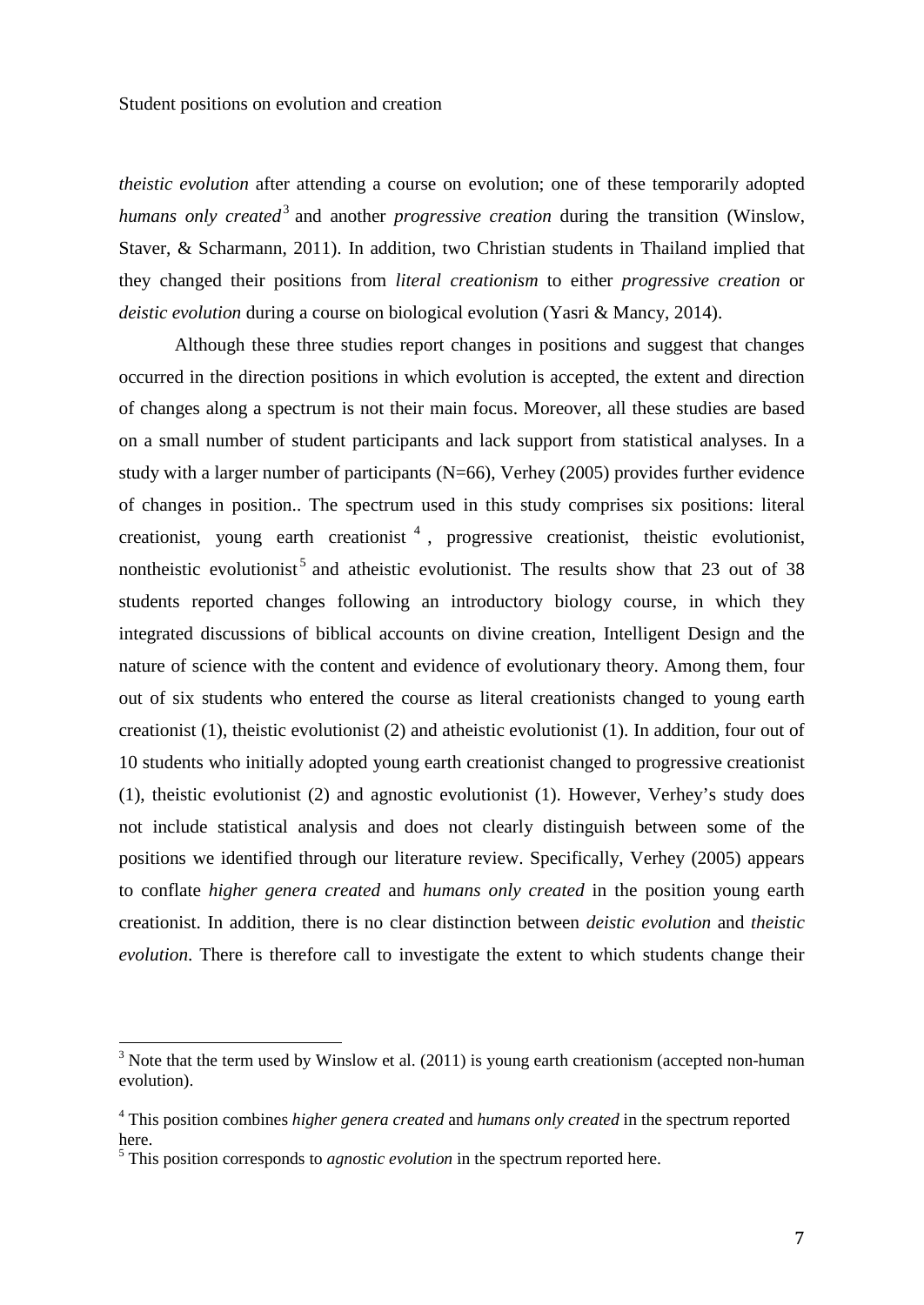position and in what direction, using a more complete range of positions, and to test these changes statistically.

#### **Reasons for changes in positions**

In the literature to date, there is limited clarity on the factors that underpin student changes in position on the relationship between evolution and creation. Although Winslow et al. (2011) and Verhey (2005) suggest possible reasons, these were not provided by students but were inferred from the instructional interventions used in the studies. Proposed reasons include understanding the evidence for evolution, discussing different approaches to interpreting Genesis, recognising evolution as a non-salvation issue, and observing Christian role models who accept evolution (Winslow et al., 2011), alongside constructive discussions about the relationship between evolution and creation and the nature of science (Verhey, 2005).

Knowing the influence that students themselves believe underpin any change in their position is crucial for education as this should help teachers and lecturers communicate evolution in more diplomatic ways. Three key reasons for changes are referred to in the literature as influential: changes in understanding of the evidence for evolution (Downie & Barron, 2000; Özay Köse, 2010; Southcott & Downie, 2012; Winslow et al., 2011), changes in understanding of the relationship between science and religion (Ladine, 2009; Reiss, 2009; Yasri & Mancy, 2014), and changes in religious beliefs (Dagher & Boujaoude, 1997; Downie & Barron, 2000). These reasons represent scientific, philosophical and religious reasons, respectively, and their relative roles have never been compared in a single study. We therefore included these three reasons in our study, not to suggest that these are the only influences, but to provide initial information for further in-depth studies.

#### **Methods**

We wished to maximise the number of positions on the relationship between evolution and creation present in the sample. Therefore we chose a religiously heterogeneous context, a Christian school in Thailand, in which debates over the relationship between science and religion are less politically charged than in the Anglo-Saxon world. The voluntary participants of this study were 125 high school final graders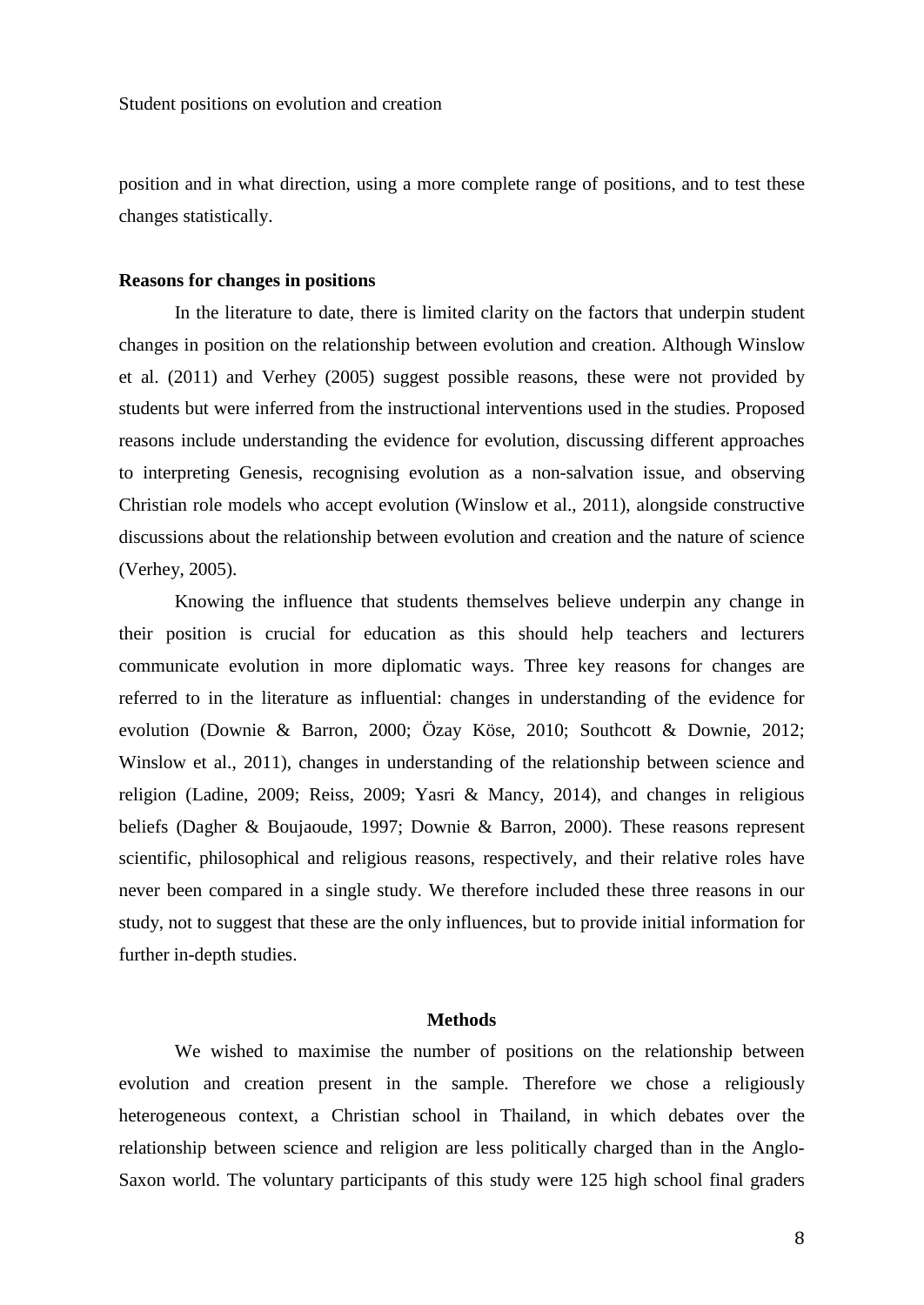(M6), with mean age 17.58 years old and primarily of Buddhist (60%) or Christian (34%) religious orientation. These two groups of religious traditions are particularly interesting because they represent two contrasting ways of understanding the origin of life. While Buddhists typically separate spiritual life from scientific understanding, Christians more commonly view natural phenomena through a theistic lens based on their interpretations of the scripture. All participants had successfully passed a biology course on biological evolution lasting for three months.

The evolution course that participants had studied covered a range of topics including Darwinian evolution, evolutionary evidence (e.g. biogeography, fossil records, comparative morphology, comparative embryology and molecular biology), natural selection, the modern synthesis, microevolution, macroevolution, speciation and human evolution. The course was delivered in Thai by two biology teachers who adopted a perspective which aligns with the *contrast* view of the relationship between science and religion (Yasri and Mancy, 2014). More specifically, at the beginning of the course, the teachers introduced their students the differences between science and religion (Christianity), focusing on the different ways of learning about the world through religious and scientific endeavours. Having done this, the teachers explained that they respect other views on the ways in which science and religion can be related. For the rest of course, the teachers focused their instruction on evolutionary science, initiating class discussions where appropriate and explaining how scientific explanations can be drawn from the evidence. In addition, while teaching the key concepts of evolution, they tried to integrate these with other biological topics such as taxonomy, physiology and anatomy in order to highlight evolution as a central theme for understanding the biological world.

For the purposes of data collection, participants were asked to complete a questionnaire distributed about a week after the end of the course. The questionnaire included two questions of direct relevance to the current study as part of a larger survey (the full questions are provided in Appendix). In the first of these, they were presented with the eight statements representing the positions on the relationship between evolution and creation. They were asked to respond to the positions twice: firstly to select a single position they took before undertaking the course, and secondly, a single position they took at the end of the course (the question also included an "other" position for them to describe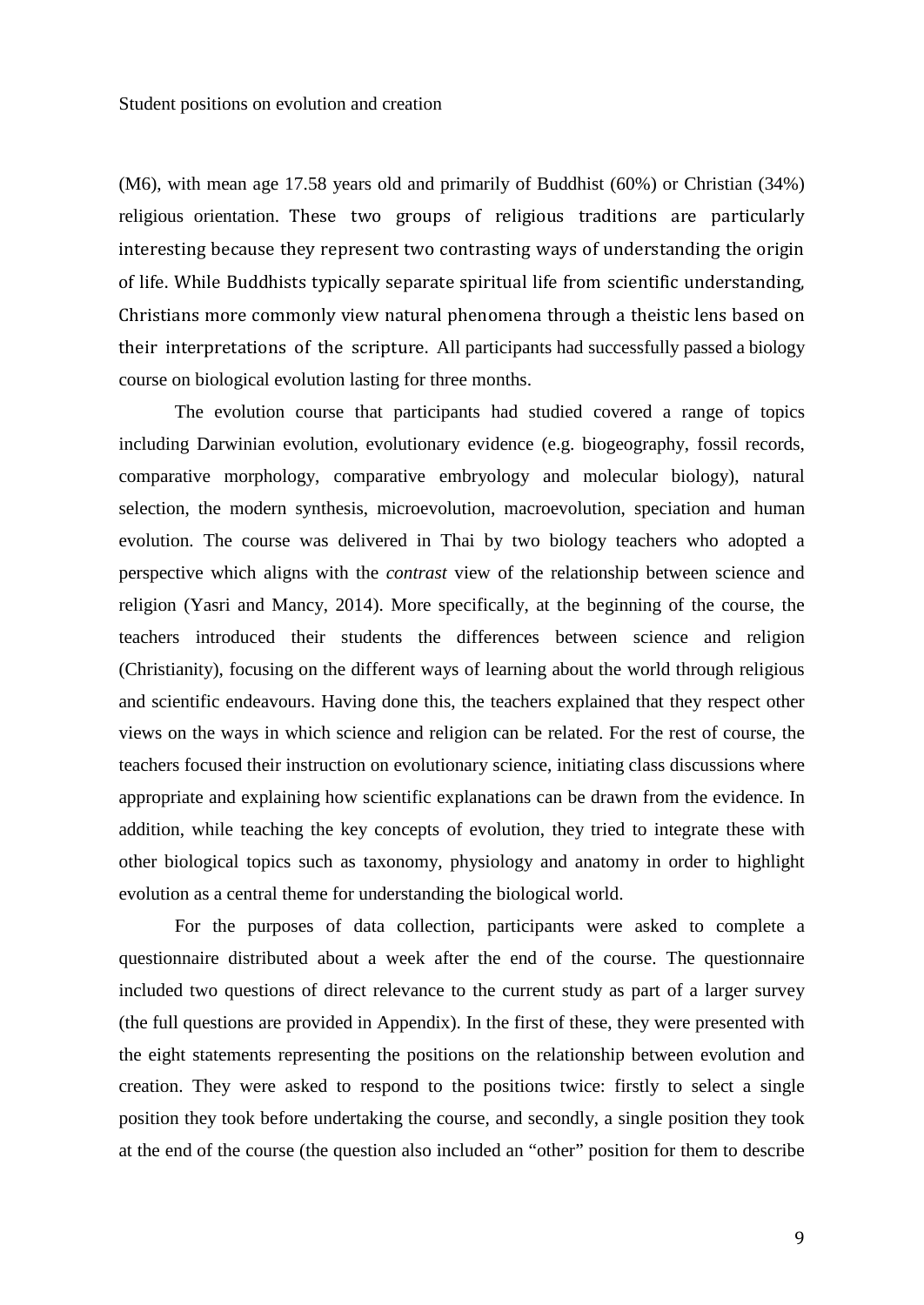a position not listed). In the second question, they were asked to rate their level of agreement in a Likert format with three statements relating to the reasons for any changes; a blank space was provided for them to fill in reasons that were not mentioned.

The questionnaire used for data collection was translated into Thai from the original English version originally using a literary approach in which meaning, word order and expressions were carefully translated by the first author. The accuracy of translation was then checked by two Thai science educators who were fluent in both Thai and English. The readability of the translation was then improved by a teacher of science and mathematics who was the Head the academic department for these subjects and a teacher of religious education who was Head of the corresponding department at the participating school during the semester when the data collection took place.

In the next section, descriptive statistics are used to present the distribution of student positions on the relationship between evolution and creation, as well as overall patterns of changes in positions compared between before and after taking the course. Positions were treated as an ordinal variable; because the assumptions for the t-test were not met, changes were assessed using a Wilcoxon signed-rank test to assess the magnitude and direction of changes<sup>[6](#page-10-0)</sup>. Reasons for changes based on the Likert-scale statements were analysed by examining the ratio of students agreeing versus disagreeing with each reason. Finally, a statistical test of the association between the magnitude of change and the strength of agreement with three reasons, both treated as ordinal variables, was conducted using a Spearman rank correlation test.

#### **Results**

The empirical data show that the research tool we developed is appropriate for assessing student positions on the relationship between evolution and creation. Every position was selected by at least one student to represent their position either before or after the evolution course. As shown in Figure 2, students tended to select more polarised positions before taking the course. Initially, almost 30% selected one of the *creationist* positions

<span id="page-10-0"></span><sup>&</sup>lt;sup>6</sup> To do this, we assumed a continuous latent variable underlying the named positions, specifically that of the relative level of acceptance on a continuum from biblical literalism to full acceptance of evolutionary explanations.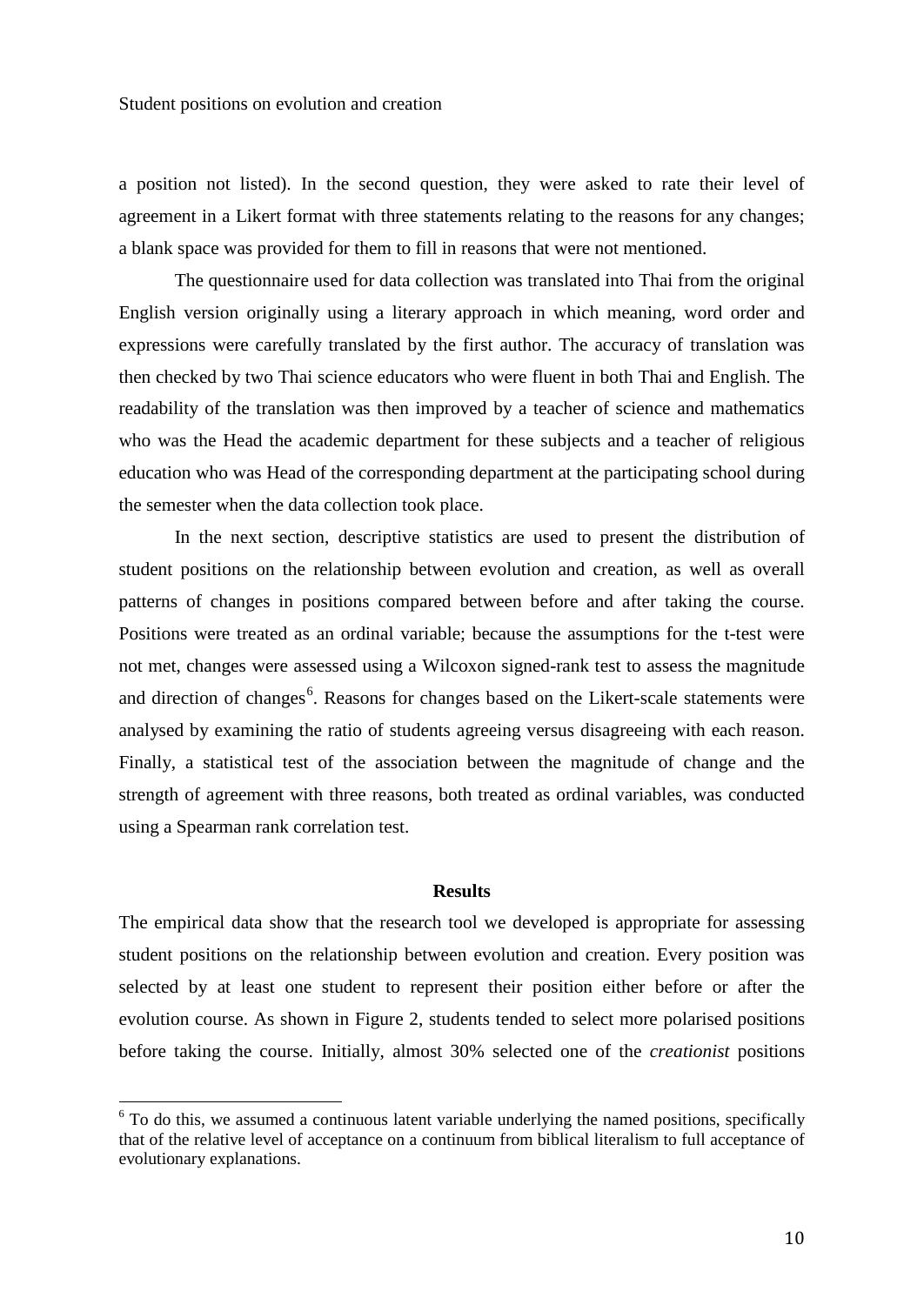#### Student positions on evolution and creation

whereas about 38% selected either *agnostic evolution* or *atheistic evolution*. Less than 10% were attracted to *theistic evolution* and *deistic evolution*. The largest proportion of the students selected *I don't know* as the best description of their position before taking the course.



Figure 2: Distribution of positions on the relationship between evolution and creation before and after the course on evolution (raw frequencies)

After the course, subtle but common changes in student positions were observed (96 out of 125 individuals changed their position; Table 3). Specifically, among those who initially chose *literal creationism*, only 8% selected the same position, while the others had changed to more scientifically defensible positions including *theistic evolution* (25%), *deistic evolution* (21%) and *agnostic evolution* (30%); 4% changed more radically to the least literal position, *atheistic evolution*. A similar pattern was found among students initially selecting *progressive creation* who all took *theistic evolution* or *deistic evolution* positions (46%) or *agnostic evolution* (54%) by the end of the course.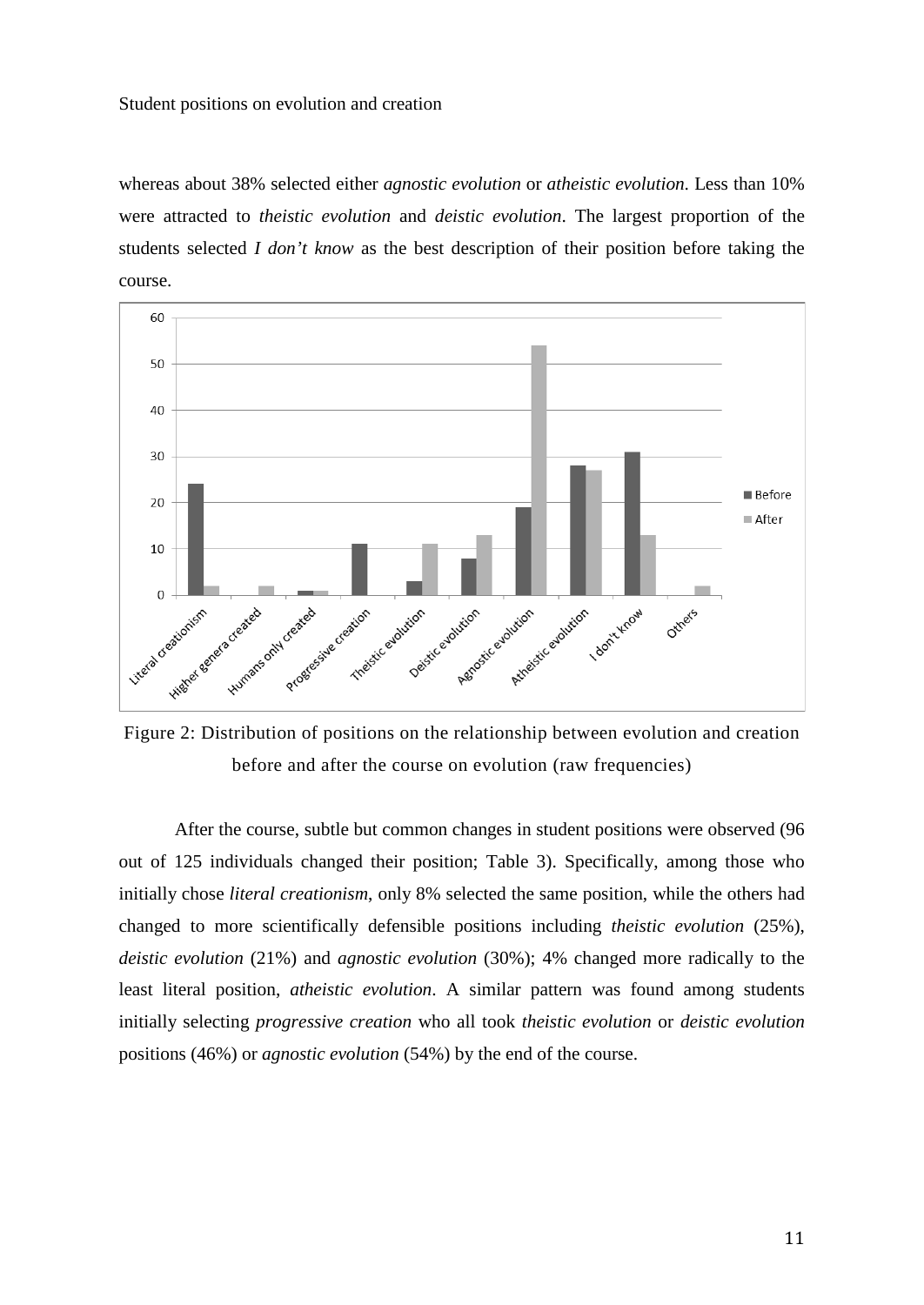## **Running head:** Student positions on evolution and creation

Table 3: Student changes in positions on the relationship between evolution and creation (positions taken before the course are in rows; and positions taken after in columns)

| Positions taken after the course  |                       |                                |                             |                           |                       |                           |                       |                        |                 |        |           |        |
|-----------------------------------|-----------------------|--------------------------------|-----------------------------|---------------------------|-----------------------|---------------------------|-----------------------|------------------------|-----------------|--------|-----------|--------|
|                                   |                       | Creationism                    |                             | Divine evolution          |                       | Non-theistic<br>evolution |                       |                        |                 |        |           |        |
|                                   |                       | Literal<br>creationis<br>m     | Higher<br>genera<br>created | Humans<br>only<br>created | Theistic<br>evolution | Deistic<br>evolution      | Agnostic<br>evolution | Atheistic<br>evolution | I don't<br>know | Others | Total     |        |
|                                   |                       | Literal                        | $\mathcal{D}$               |                           |                       |                           |                       |                        |                 |        |           | 24     |
|                                   | Creationism           | creationism                    | 8.3%                        | 4.2%                      | 4.2%                  | 25.0%                     | 20.8%                 | 29.2%                  | 4.2%            | 4.2%   |           | 100.0% |
|                                   |                       | Humans only                    |                             |                           |                       |                           |                       |                        |                 |        |           |        |
| Positions taken before the course |                       | created                        |                             |                           |                       |                           | 100.0%                |                        |                 |        |           | 100.0% |
|                                   |                       | Progressive                    |                             |                           |                       |                           |                       |                        |                 |        |           | 11     |
|                                   |                       | creation                       |                             |                           |                       | 9.1%                      | 36.4%                 | 54.5%                  |                 |        |           | 100.0% |
|                                   |                       | Theistic                       |                             |                           |                       |                           |                       |                        |                 |        |           |        |
|                                   |                       | evolution                      |                             |                           |                       |                           | 33.3%                 | 33.3%                  | 33.3%           |        |           | 100.0% |
|                                   | Divine                | evolution<br>Deistic evolution |                             |                           |                       |                           |                       |                        |                 |        |           | 8      |
|                                   |                       |                                |                             | 12.5%                     |                       |                           |                       | 62.5%                  | 25.0%           |        |           | 100.0% |
|                                   |                       | Agnostic                       |                             |                           |                       |                           |                       |                        |                 |        |           | 19     |
|                                   | Non-                  | evolution                      |                             |                           |                       |                           |                       | 63.2%                  | 21.1%           | 15.8%  |           | 100.0% |
|                                   | evolution<br>theistic | Atheistic                      |                             |                           |                       |                           |                       | 15                     |                 |        |           | 28     |
|                                   |                       | evolution                      |                             |                           |                       | 3.6%                      |                       | 53.6%                  | 32.1%           | 10.7%  |           | 100.0% |
|                                   | I don't know          |                                |                             |                           |                       |                           |                       |                        | 10              |        |           | 31     |
|                                   |                       |                                |                             |                           |                       | 9.7%                      | 6.5%                  | 25.8%                  | 32.3%           | 19.4%  | 6.5%      | 100.0% |
| Total                             |                       | 2                              |                             |                           | 11                    | 13                        | 54                    | 27                     | 13              |        | 125       |        |
|                                   |                       | 1.6%                           | 1.6%                        | 0.8%                      | 8.8%                  | 10.4%                     | 43.2%                 | 21.6%                  | 10.4%           | 1.6%   | $100.0\%$ |        |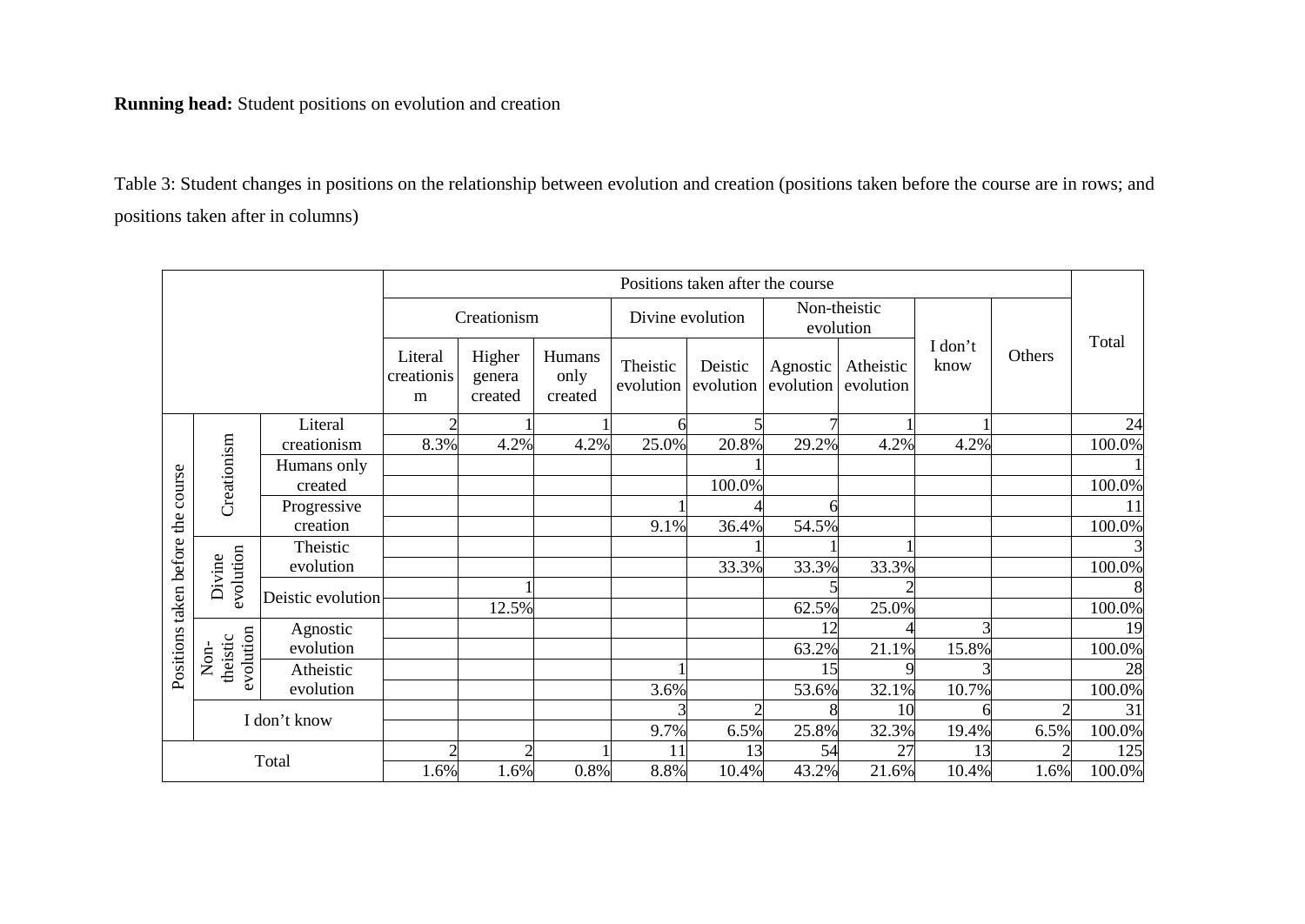**Running head:** Student positions on evolution and creation

The Wilcoxon signed-rank test was used to compare student positions before and after taking the course, across the spectrum of the full eight positions (including *atheistic evolution*). There was a significant difference in student positions ( $Z=-5.0$ ,  $p < 0.01$ , N=87, two-sided) of around 2 positions (estimated median difference), indicating a lesser degree of literalness or greater acceptance of evolution. The same analysis was carried out for Buddhist and Christian students separately, showing that changes for Christian students after taking the course were statistically towards the right end of the spectrum by about 3.5 positions ( $Z=-4.5$ ,  $p < 0.01$ , N=38, two-sided). In contrast, there was no significant change among the Buddhist sample  $(Z=-1.8, p=0.07, N=43, two-sided)$  as many students changed from *atheistic evolution* to *agnostic evolution*, cancelling out changes in the other direction.

In order to examine how individual students changed positions within the spectrum of positions excluding atheistic evolution, those who selected *atheistic evolution* either before or after taking the course were excluded. Tests showed that there was still a significant difference in students' positions before and after the course  $(Z = -5.2, p < 0.01,$ N=54, two-sided). This result suggests that in this group students tended to move towards more scientifically defensible positions by about 3.5 positions. This number is larger than the one in the previous calculation because changes to the right are compensated by those changing from *atheistic evolution* to *agnostic evolution* (i.e. to the left) in the previous analysis. This statistically significant shift was also found among the Christian sample, who tended to change towards more scientifically defensible positions ( $Z = -4.7$ ,  $p < 0.01$ , N=35, two-sided). However, there was no significant change among the Buddhist sample<sup>[7](#page-13-0)</sup>.

In the analysis of reasons for changes of position, the  $\left(l{argely positive}\right)^8$  $\left(l{argely positive}\right)^8$  changes were self-reported to be influenced by changes in understanding of the evidence for evolution as well as ways of relating science and religion, rather than changes in religious beliefs (Table 4). Respectively, over 60% and almost 50% of the participants agreed or

<span id="page-13-0"></span> $<sup>7</sup>$  One of the assumptions of the Wilcoxon signed-rank test is that the distribution of 'before-after'</sup> differences should be symmetric. Because it was difficult to determine whether this assumption was met for some tests, we conducted robustness testing using the sign test, finding that all qualitative conclusions reported for the Wilcoxon signed-rank test still held. We also repeated these tests combining the positions that had been hardest to order (*humans only created* and *progressive creation*) and found the results to be robust.

<span id="page-13-1"></span><sup>&</sup>lt;sup>8</sup> Two respondents who reported changes towards more literal creation positions were also included in this analysis.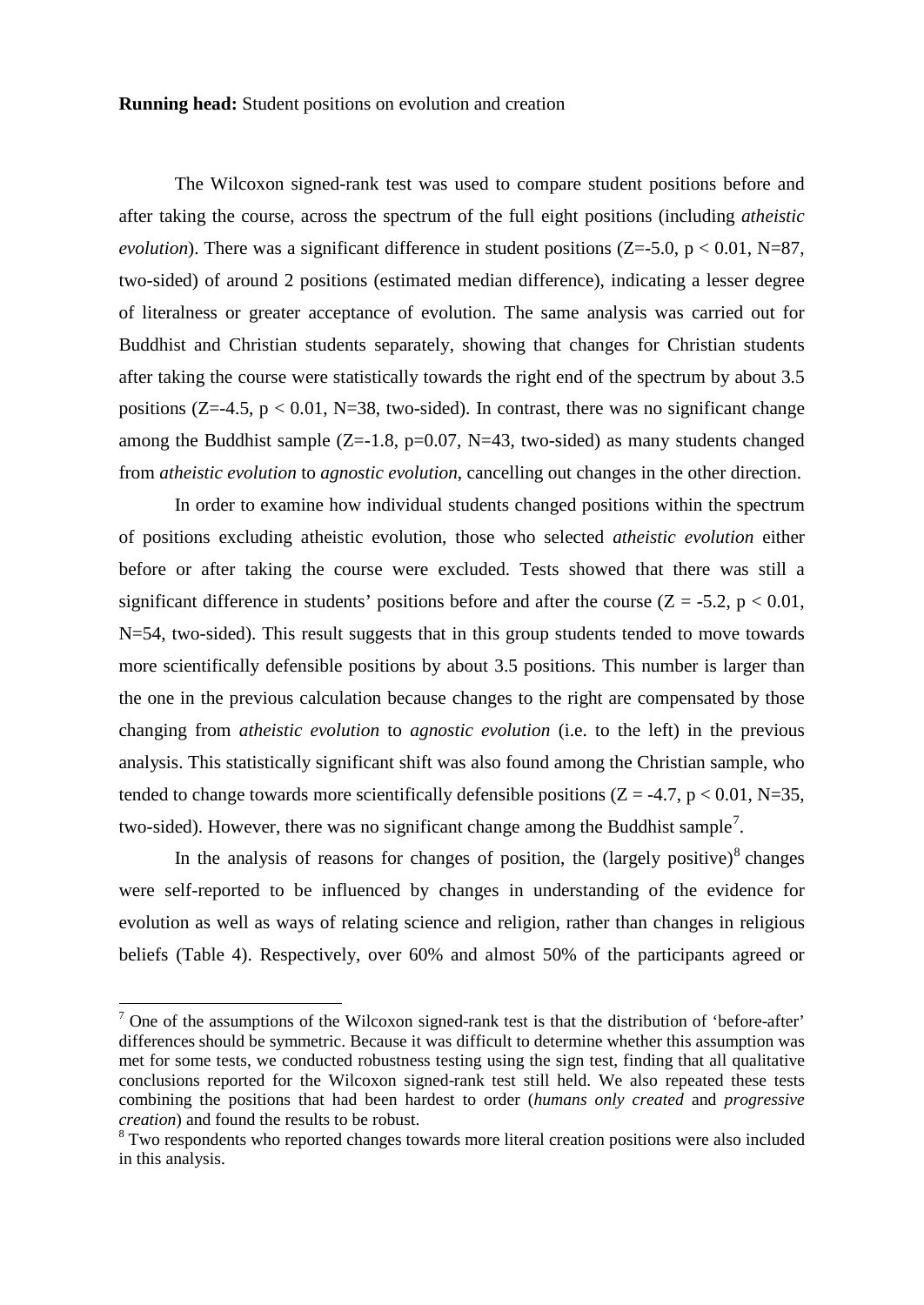strongly agreed with the statement that this resulted from changes in understanding of the evidence and the relationship between science and religion, whereas only 35% agreed that this was due to changes in their religious beliefs. In contrast, the students tended to disagree that their change in position resulted from changing their religious beliefs (27%).

| <b>Samples</b>              | Reasons for changing          | Strongly<br>disagree | Disagree | sure<br>$\overrightarrow{C}$ | Agree | Strongly<br>agree | A:D  |
|-----------------------------|-------------------------------|----------------------|----------|------------------------------|-------|-------------------|------|
| All<br>$(N=96)$             | Understanding of evidence     | $0.0\%$              | 5.2%     | 33.3%                        | 54.2% | 7.3%              | 12:1 |
|                             | Science-religion relationship | 1.0%                 | 6.3%     | 44.8%                        | 37.5% | 10.4%             | 7:1  |
|                             | Religious beliefs             | 16.7%                | 10.4%    | 37.5%                        | 30.2% | 5.2%              | 1:1  |
| Christian<br>$(N=35)$       | Understanding of evidence     | 0.0%                 | 5.7%     | 40.0%                        | 48.6% | 5.7%              | 10:1 |
|                             | Science-religion relationship | 0.0%                 | 2.9%     | 45.7%                        | 45.7% | 5.7%              | 18:1 |
|                             | Religious beliefs             | 40.0%                | 14.3%    | 11.4%                        | 31.4% | 2.9%              | 1:2  |
| <b>Buddhist</b><br>$(N=57)$ | Understanding of evidence     | 0.0%                 | 5.3%     | 28.1%                        | 57.9% | 8.8%              | 13:1 |
|                             | Science-religion relationship | 1.8%                 | 8.8%     | 43.9%                        | 31.6% | 14.0%             | 4:1  |
|                             | Religious beliefs             | 3.5%                 | 8.8%     | 52.6%                        | 28.1% | 7.0%              | 3:1  |

Table 4: Student reasons for changes in position

The far right column of Table 4 shows the ratio of agreement to disagreement (A:D) with the reasons for change, and shows a clearer trend for the results described above. In the full sample, for every 12 students who agreed that their change had been influenced by changes in their understanding of the evidence for evolution, and for every seven who agreed that their change had been influenced by changes in their understanding of the relationship between science and religion, there was one who disagreed. This pattern was even more distinctive when focusing on the Christian sample, where the highest ratio of agreement to disagreement was found for the relationship between science and religion (18:1), followed by understanding of the evidence (10:1); in contrast, for every student who agreed with changes in religious beliefs, there were two who disagreed.

A slightly different result was found among Buddhist students who appeared to show stronger agreement with the statement about changes in their understanding of the evidence (13:1). However, the ratios are more equivalent when concerning changes in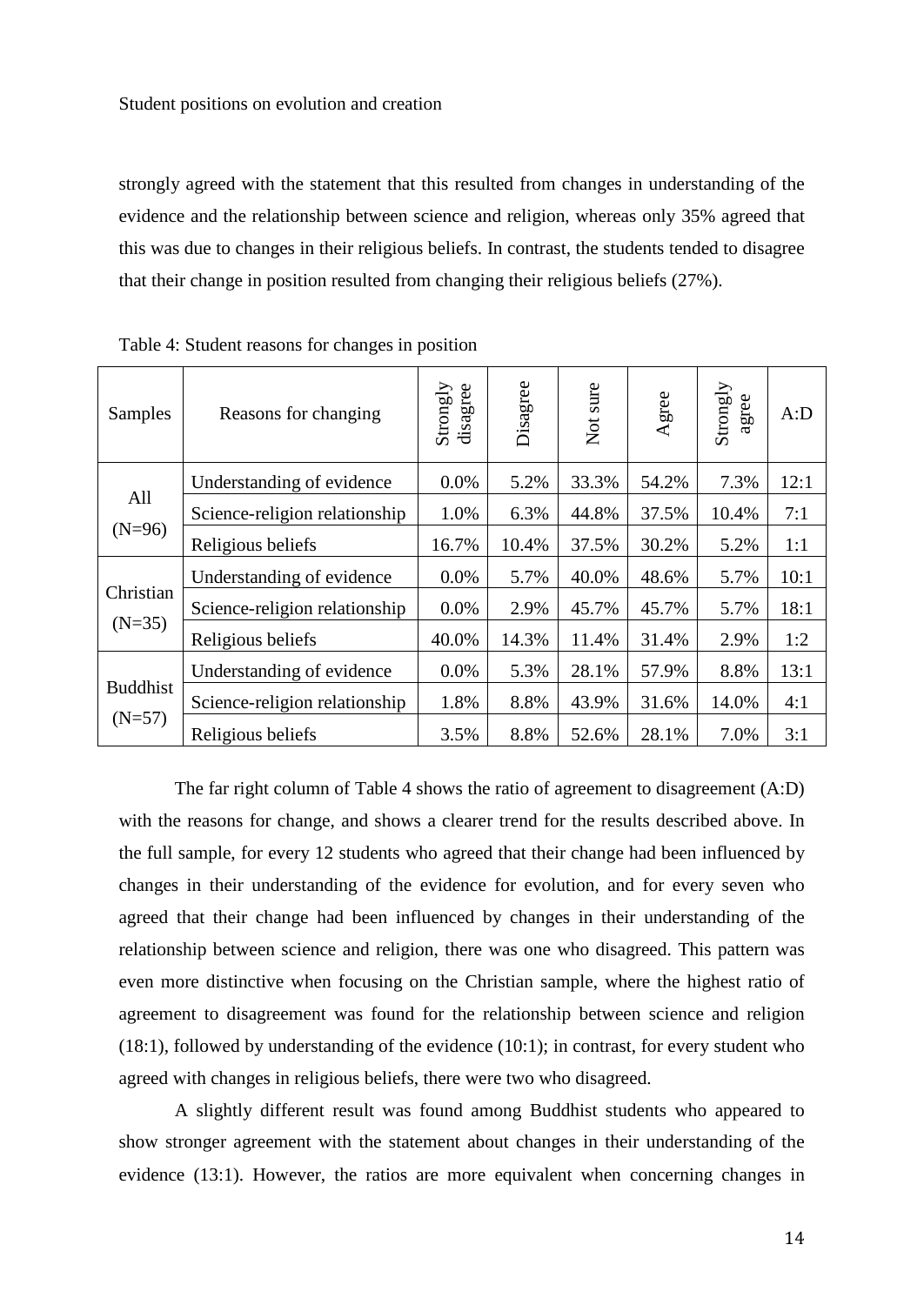religious beliefs (3:1) and in the relationship between science and religion (4:1). Both understanding of the evidence for evolution and the changes in understanding of the relationship between science and religion were important factors for Christian students to reformulate their positions about the origin of life and biodiversity, whereas Buddhist students appeared to attribute changes in position almost solely to changes in their understanding of the evidence. The results reveal that changes in religious beliefs are perceived by Christian participants to have less impact on their changes in positions than is the case for Buddhist students

We also examined the relationship between the strength of agreement with the three reasons for changes and the magnitude of change, by which we mean the number of positions changed along the spectrum. For example, a student who took a *literal creationism* position before taking the course and an *agnostic evolution* position at the end obtains a +6 score in relation to the eight positions proposed. Focusing on the full range of the positions, a Spearman's rank order correlation was calculated to determine the relationship between the magnitude of change and level of agreement with each reason. The analysis revealed a moderate negative correlation between the magnitude of change and level of agreement with changes in religious beliefs (all participants reporting a change between the 8 ordered positions and providing reasons N=87;  $r_s(85) = -0.307$ , p = 0.014). However, there was no significant correlation between the magnitude of change and the other two reasons. This suggests that the larger the change towards the less literal positions, the less students agree that this was influenced by changes in their religious beliefs.

#### **Discussion**

In relation to the spectrum of positions on the relationship between evolution and creation, the empirical work carried out first shows that it is possible for high school level students to take any position in the spectrum, indicating that the inclusion of the eight positions is empirically valid. Previous studies focusing on a range of positions (Brem et al. 2003; Scott 2005; and Verhey, 2005) may therefore have missed changes in position because their spectrums were less fine-grained.. Distinctions between these positions, especially at the more literal end of the spectrum, are likely to be important in the classroom. For example, accepting evolution of non-human species but not humans is likely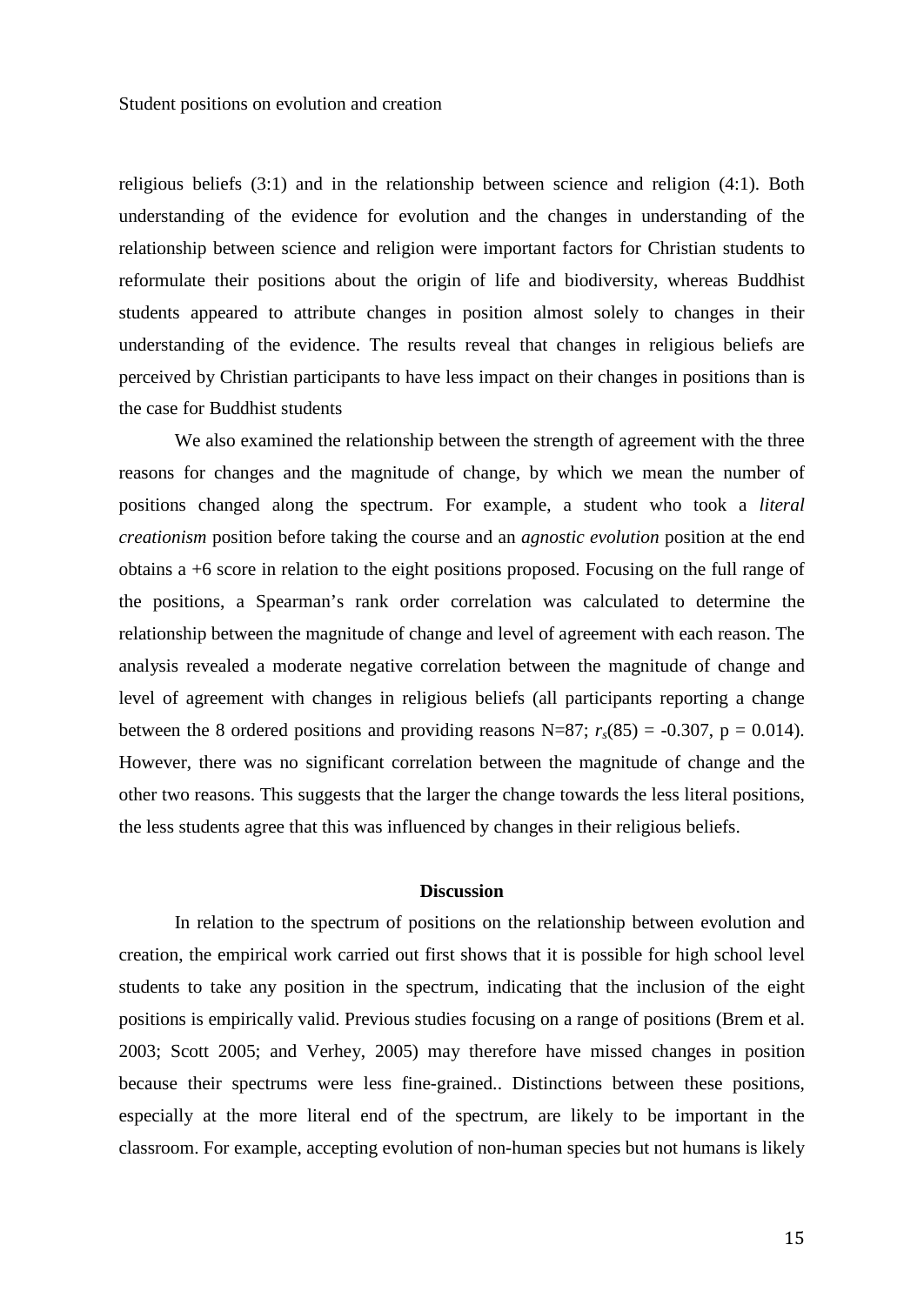to have important implications for student understanding of areas such as evolutionary medicine, where both are invoked.

Although our spectrum is more complete than those in earlier work, it is important to note that that the philosophical literature contains a much broader range of conceptions (Peters 2007). For example, the spectrum used here contains only two positions in which there is no involvement of God. It also fails to capture concepts more closely aligned with pantheism (i.e. the belief that all things are divine) or panentheist (i.e. the belief that all things exist within God's being). Holders of these beliefs may not distinguish so sharply between the initial creation event and continuing evolutionary process, considering instead that evolution forms part of the work of creation. These understandings do not appear in the evolution education literature and we took the view that such fine distinctions would be unlikely to arise among high school students without formal philosophical or theological training. However, further exploration of these more nuanced positions with students of this age would certainly constitute an interesting extension to this work.

In relation to student changes in position, this study first provides the dataset that allows us to compare Christian to Buddhist students, giving us an indication of the extent to which positions and changes between them are religion-dependent. Among the Buddhist students, positions that were predominantly selected before taking the course were *agnostic evolution* and *atheistic evolution.* After taking the course, the pattern of shifts appeared to be from *atheistic evolution* to *agnostic evolution*. In contrast, among the Christian students, the *creationism* positions were the most common before taking the course. Their specific pattern of changes appeared to be in the direction of more scientifically defensible positions including *theistic evolution*, *deistic evolution* or *agnostic evolution*. The pattern shows that these changes are not simply occurring through student inconsistencies in completing the questionnaire. They are consistent with theoretical doctrinal positions of two different traditions of religious beliefs (i.e. the nontheistic tradition of Buddhism is associated with nontheistic evolution whereas the theistic religious tradition of Christianity is associated with theistic/deistic evolution). Further, one might consider the Buddhists as a "control group", and the contrast between the groups providing further evidence that the changes found for Christian students are non-random.

We now focus on particular changes and their relationship with changes reported in the literature. Students taking a *theistic evolution* position before taking the course all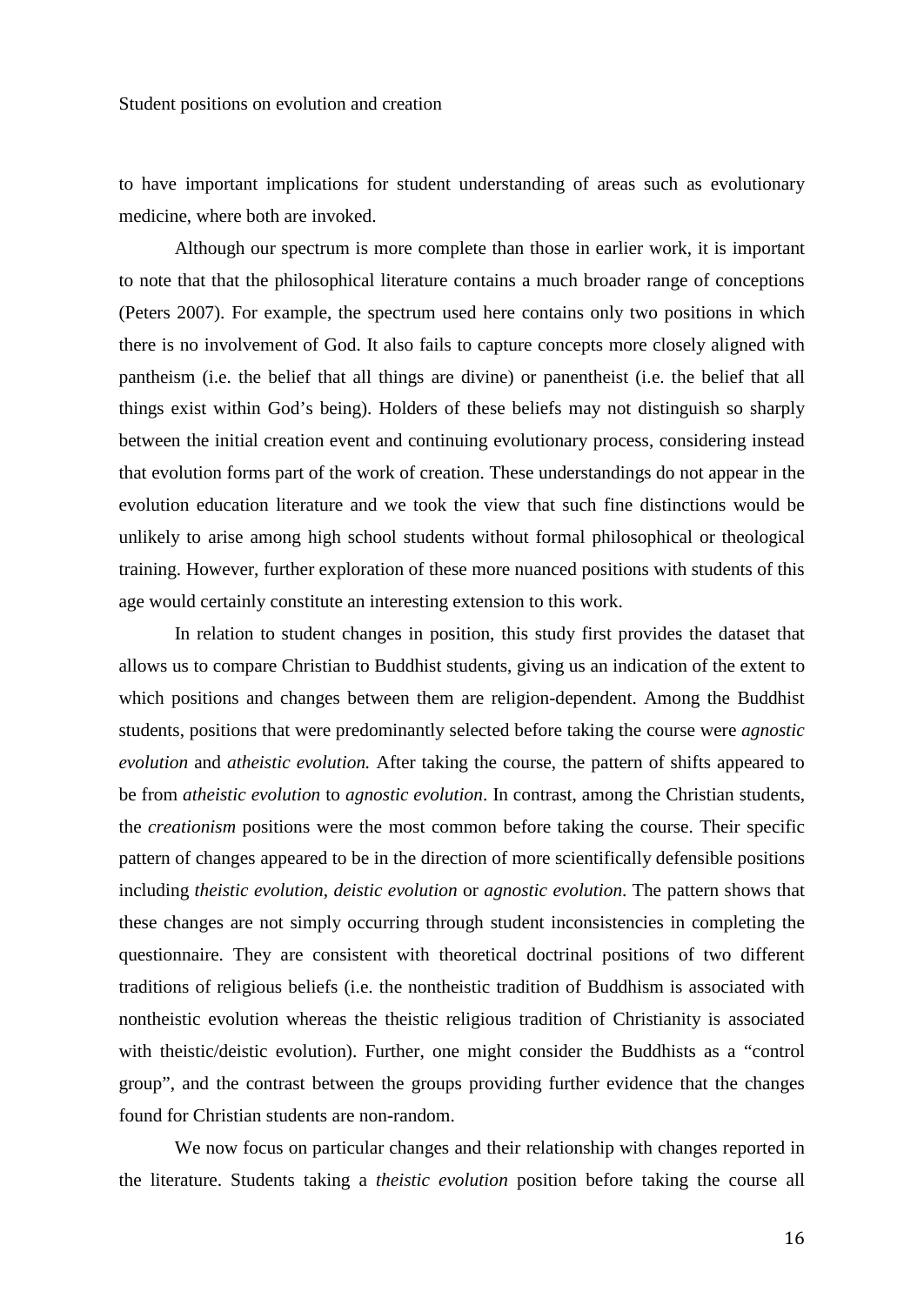changed their position towards the right end of the spectrum, ultimately adopting *deistic evolution* or *agnostic evolution*. In contrast, in Verhey's (2005) study, the majority of those initially subscribing to *theistic evolution* did not change their position. It is possible that the change detected in our work results from the clear distinction between *theistic evolution* and *deistic evolution* which is absent in Verhey's (2005) classification. In fact, one third of those initially subscribing *theistic evolution* in our study moved to *deistic evolution*. Any similar changes would have remained undetected in Verhey's (2005) work.

An interesting pattern of student changes is found among those initially taking the *non-theistic evolutionist* positions. The majority of those initially subscribing to *atheistic evolution* (15 out of 24) moved towards *agnostic evolution* (one step to the left in the spectrum), a less 'scientistic' or more scientifically sophisticated position. This finding appears to be similar to that of Verhey (2005) in terms of the possibility of changes to the left from non-theistic evolution. However, the single student (of three) in Verhey's (2005) study changed in this direction ultimately adopted *progressive creation*.

We now consider responses from those initially adopting *agnostic evolution*. This study shows that about 63% of these participants maintained this position after taking the course. This is similar to the result from Verhey (2005) that shows that none of those initially adopting *agnostic evolution* (n = 9) changed their position. Learning about evolutionary theory is unlikely to cause conflict with the worldview that these students adopt, and thus no change in position is required to integrate evolution with their existing beliefs.

Reflection on the limitations of the study served to highlight additional areas for future methodological development and investigation. Firstly, the validity of asking students to reflect upon a position taken at an earlier point in time requires some consideration. Verhey (2005) argues that the main alternative, using a protocol in which students complete the same questionnaire before and after the course, is problematic for positions on evolution and creation because this approach might introduce them to positions at the beginning of the course, in turn influencing their engagement with the course and associated learning materials. Any observed changes could then no longer be linked to the influence of the course. The course taken by the students involved in our work lasted 11 weeks, with the questionnaire completed in the week following course completion,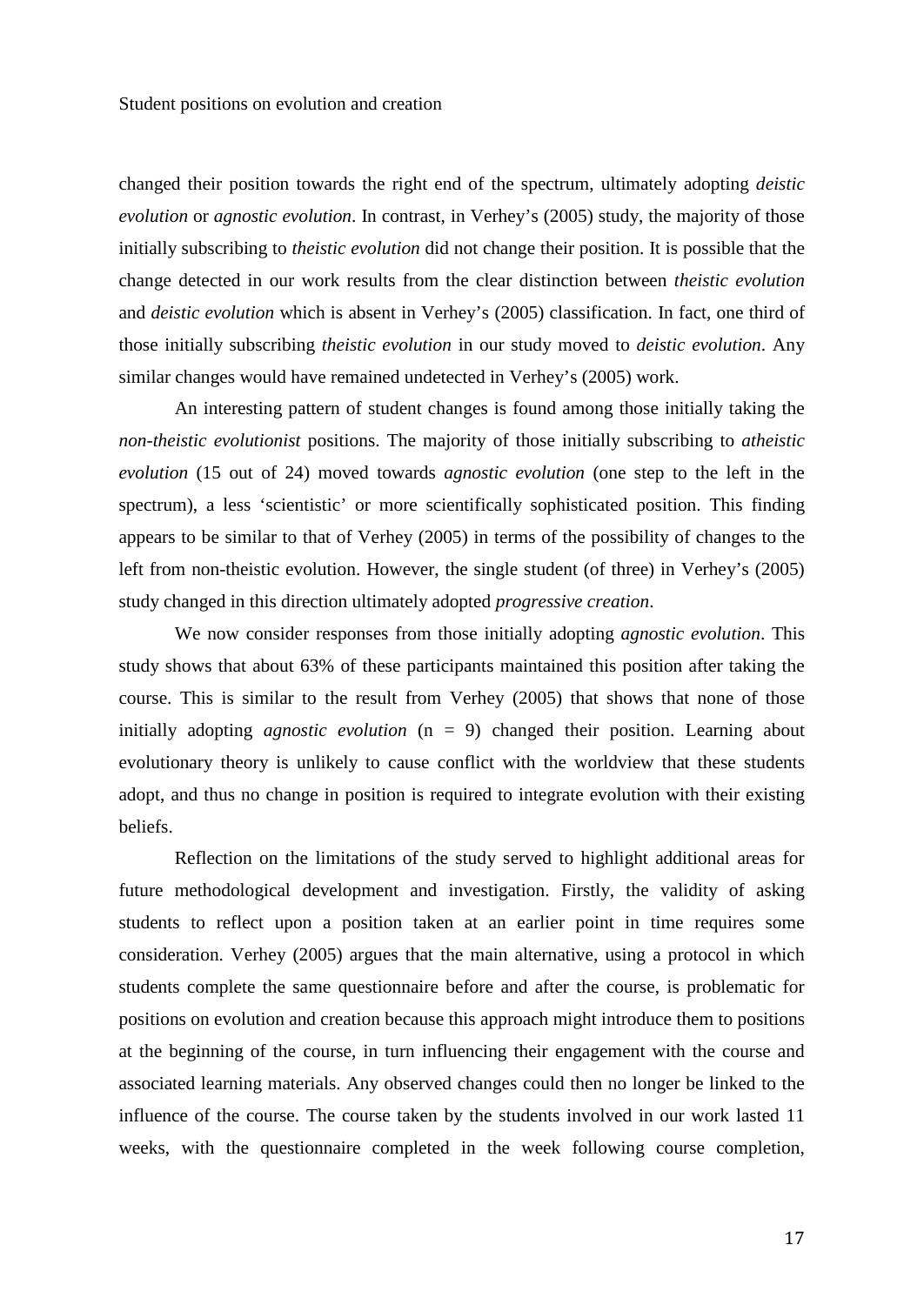requiring students to recall their position from only 12 weeks earlier, so this may not have been a problem.

As part of a larger study, we had also collected data on the position of students from the same school who had not yet studied the course on evolution, as they were one year younger than those involved in the main cohort. We used the responses of these students to validate the recalled 'before' positions of the main study participants. Mann-Whitney U tests were used to compare the relative ranking of positions taken by the younger students with both the 'before' and 'after' positions of the main study group. These tests did not detect a statistically significant difference between the younger group on the spectrum and the 'before' positions of the main study participants, for either Christian or Buddhist students<sup>[9](#page-18-0)</sup>. Comparing the younger students with the 'after' position of the main study participants resulted in qualitatively similar results to the 'before-after' changes described above, in which no significant difference was detected for Buddhist students but a significant difference, in the same direction and of a similar magnitude, was seen for Christian students. The finding that these results are qualitatively consistent with the tests conducted as part of the main study lends support to the validity of using the recall approach.

Nonetheless, it would be valuable for researchers to validate our findings by distributing the questionnaire twice, before and after a course on evolutionary biology, to compare the two protocols, ideally supplementing with interviews and a delayed post-test to check stability of positions beyond the period of the course. This approach would also be useful to clarify whether the relatively high number of students selecting as their initial position "I don't know" was because they had forgotten their initial position, or because they did not have one at this point in time. In our study, students were asked to indicate a single statement best capturing their position for each of the two time points. As a result, we were unable to analyse the case of students agreeing concurrently with multiple

<span id="page-18-0"></span><sup>&</sup>lt;sup>9</sup> Although there were some differences in the distributions of positions when these were compared visually, the Mann-Whitney U would not be expected to detect these because they affected the spread rather than the location of the distribution: specifically, positions in the younger group were slightly less polarised towards the ends of the spectrum than the 'before' positions of the main study group. The cause of this difference remains unknown and does not fundamentally affect our conclusions, but would be a valuable issue for consideration in future work.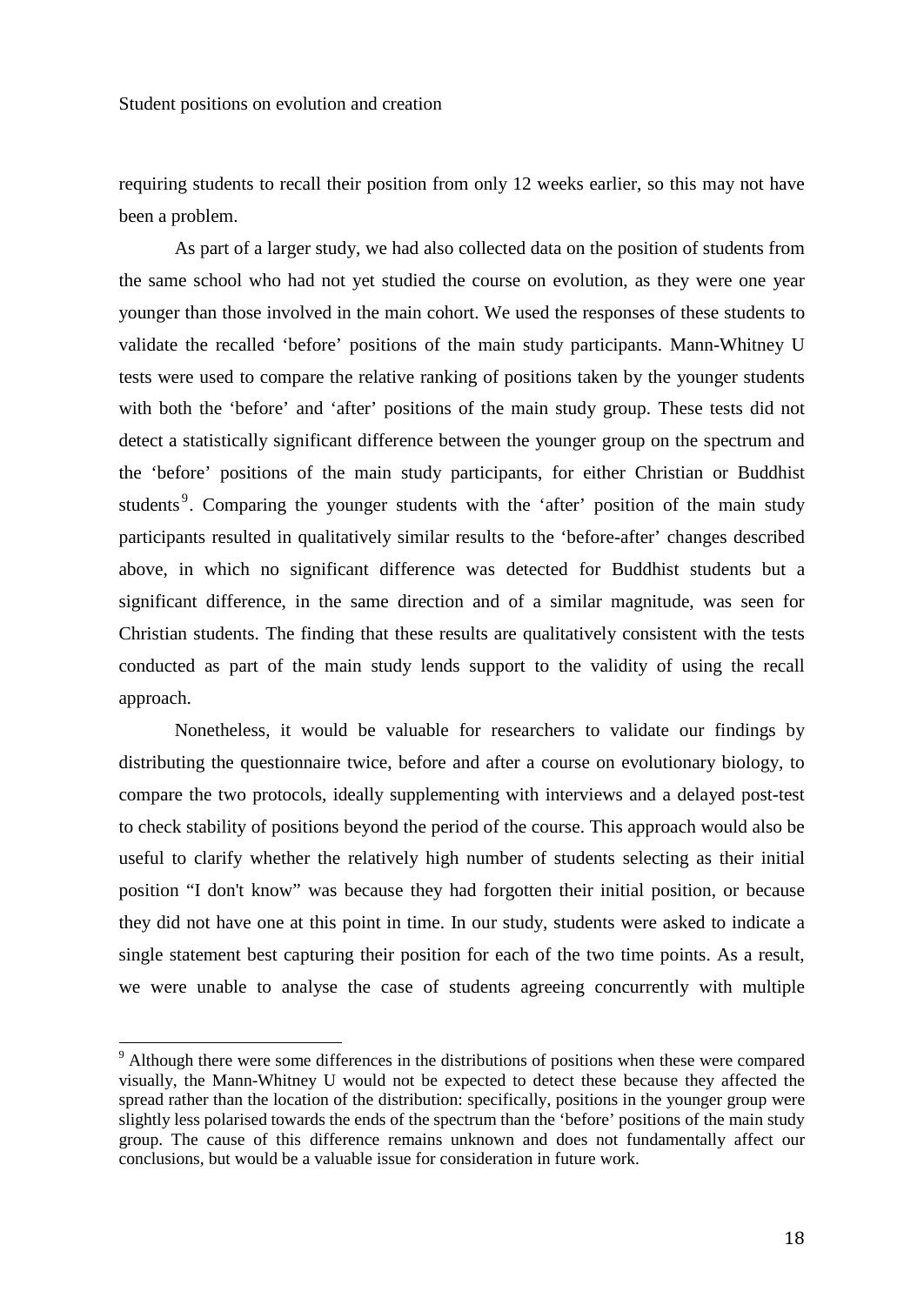positions, or the strength of agreement with different positions. This approach facilitated data analysis, but it would be helpful to allow students to indicate the strength of agreement with multiple positions in future work as this would help to identify fine-grained nuances in their positions.

In relation to student reasons for changing position, students in this sample attributed changes to changes in their scientific knowledge (understanding of evidence for evolution) and to changes in their philosophical perspective (the relationship between science and religion), but not to changes in religious beliefs. In fact, the larger their change towards the right-hand end of the spectrum, the less they agreed that their religious beliefs had altered. Educational implications of this finding are that learning how evolution has been constructed through scientifically valid evidence may enable learners to perceive evolution in more sophisticated ways, leading to greater open-mindedness to learn and accept evolution (Ladine, 2009). In addition, learning that there are compatible ways in which science and religion can be related may avoid threats to their religious beliefs (Yasri & Mancy, 2014). These two aspects may help students come to understand what science (and evolution) is and how it works, the main focus of teaching the nature of science. Importantly, this study provides confirmation of the claim that religious students can learn and accept evolution without experiencing insurmountable threats to their religious beliefs.

The proportion of students changing position is perhaps surprising as the evidence presented here demonstrates that changes can occur at a very high frequency (70%). The evidence for common changes seems to be less clear in previous studies (McKeachie et al., 2002; Verhey, 2005). However, to date, it has been unclear whether this has been due to lack of change (i.e. nothing to detect) or due to measurement insensitivity. This study suggests that, using fine-grained instruments, it is possible to test quasi-experimentally whether particular teaching and learning approaches are more likely to lead to changes. Answers to these questions have, so far, evaded researchers in this area.

#### **Implications**

This study suggests that student positions on the relationship between biological evolution and biblical creation change primarily through changes in understanding of the evidence for evolution and the relationship between science and religion. One implication for biology teachers is that in order to assist students to learn evolution comfortably and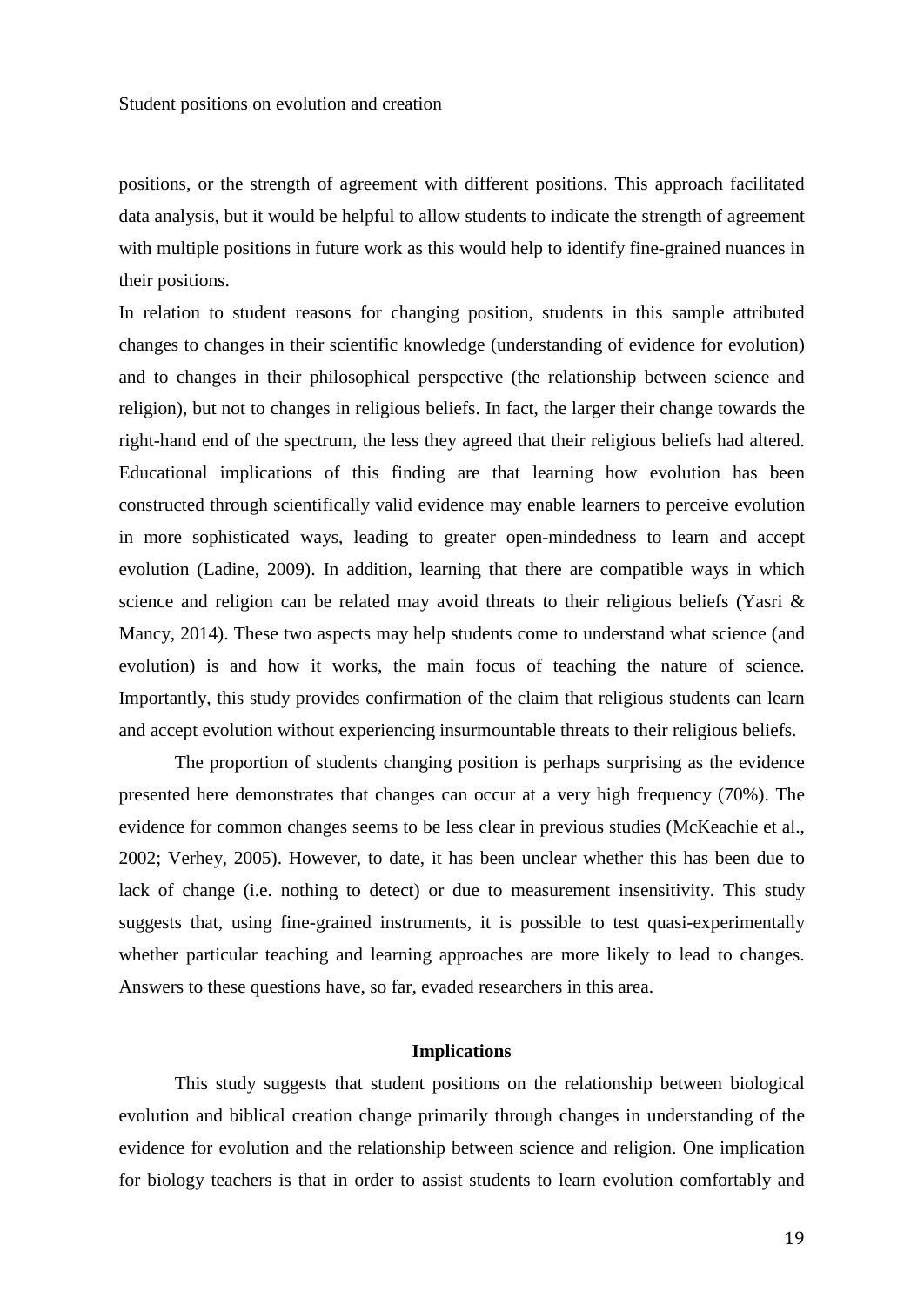successfully, it is important to introduce them to the evidence. We argue that teaching evolutionary theory through discussion of the body of evidence is not only important for developing student understanding of the core concepts of evolution, it also provides a backdrop against which students can formulate a decision on whether to accept evolution or not at the individual level. This is well aligned with the suggestion of Hokayem and BouJaoude (2008) who state that all students should recognise the importance of scientific evidence in making a decision about whether to accept evolutionary theory. This approach also has the advantage of exposing students to the nature of science and scientific inquiry, and avoids making evolution education appear as a kind of indoctrination in which teachers simply provide scientific facts.

In addition to focusing on discussion of the evidence, it might also be useful for pedagogical approaches to include discussion of the relationship between science and religion. This might be included at the beginning of the course in order for students to be aware of different views for relating the two perspectives, ideally before conflicts occur. This recommendation would address the problem which Winslow et al. (2011) raise when they note that average pupils are unaware of other positions on the relationship between scientific explanations of evolution and religious beliefs of divine creation, and tend to consider only a black-and-white relationship. By minimising possible conflicts, allowing students to see the diversity of views could also lead to more positive learning outcomes. If students can view the relationship positively, they may become more open to learn about evolutionary theory, supporting better scientific understanding. This suggestion is also supported by work such as that of Ingram and Nelson (2006) that reveals that students' attitudes towards evolution were positively related to their final grades.

In conclusion, this work provides a new research tool for future work in the field that is capable of detecting subtle changes in student positions on the relationship between evolution and creation. Our findings suggest that it is possible for such changes to occur at high frequency among students of high school age as they learn about evolution. The fact that the tool is quick and easy to use makes it plausible to investigate whether this finding generalises to different pedagogical approaches, to learners at other educational stages and to other cultural contexts, and makes it possible to conduct investigations with large student samples. We found that students attributed their changes in position to developments in their understanding of the evidence for evolution and the relationship between science and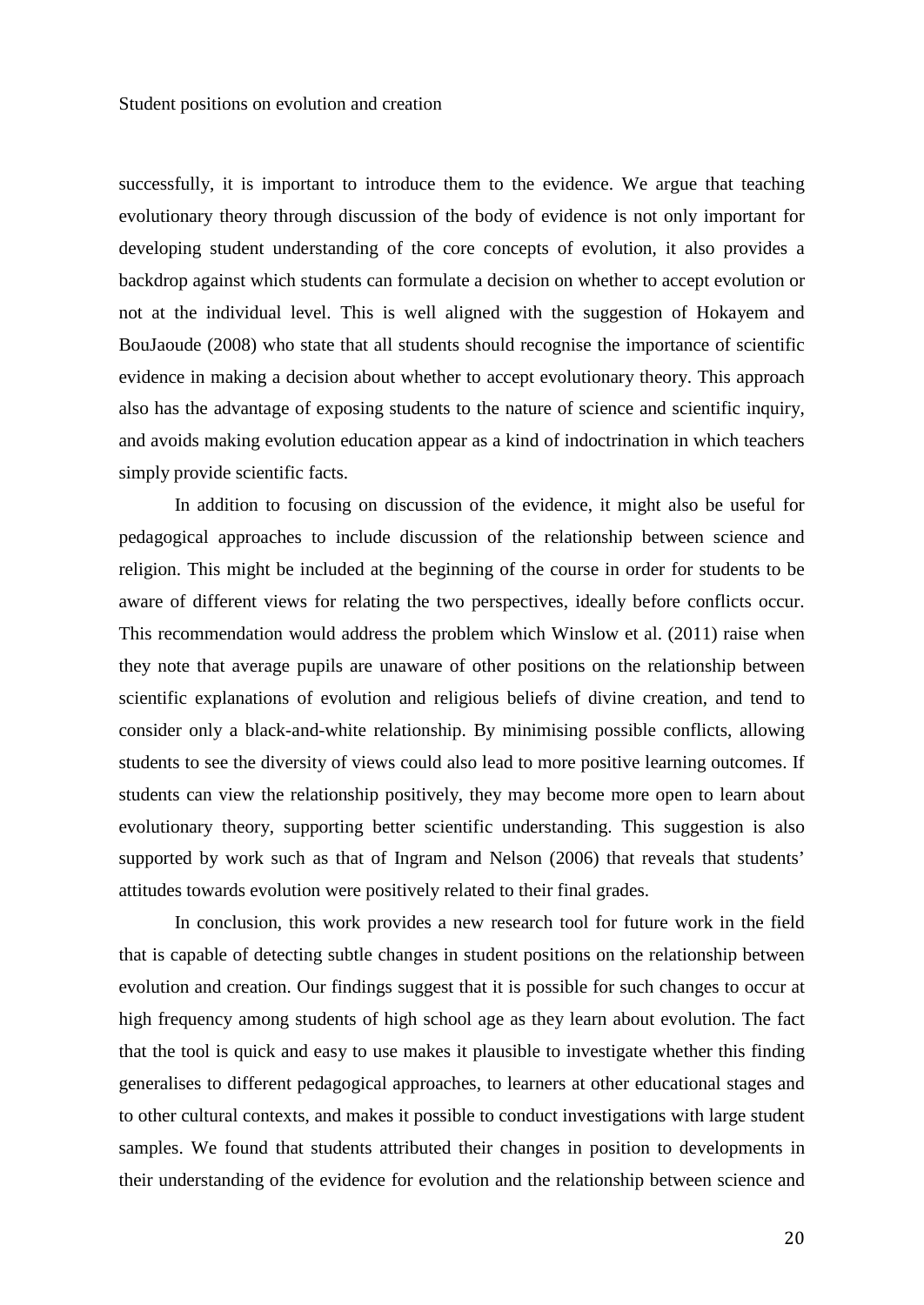religion, but not to changes in their religious beliefs *per se*. Further investigations that focus more directly on reasons for changes in position would be valuable. For example, it would be helpful to know what kinds of evidence students find most convincing, and which particular examples help them make the most sense of evolutionary events and mechanisms. It would also be useful to see to what extent views on the relationship between science and religion influence student positions on the relationship between evolution and creation, perhaps using in-depth interviews to explore this in greater detail.

## Appendix: The questionnaire

Which of the following best fit your view at the start of your studies and now?

|                |                                                                                                      | Tick one<br>View |      |  |  |
|----------------|------------------------------------------------------------------------------------------------------|------------------|------|--|--|
|                | Positions                                                                                            |                  | View |  |  |
|                |                                                                                                      | at<br>start      | now  |  |  |
|                | All forms of life were first brought into being by a deity in more or less                           |                  |      |  |  |
| $\mathbf{A}$   | their present form at the same time.                                                                 |                  |      |  |  |
|                | Some forms of life evolved from earlier forms created by a deity, but                                |                  |      |  |  |
| B              | higher taxonomical species such as reptiles, birds and mammals were                                  |                  |      |  |  |
|                | created in more or less their present form.                                                          |                  |      |  |  |
| $\overline{C}$ | Some forms of life evolved from earlier forms created by a deity, but                                |                  |      |  |  |
|                | human beings were created in more or less their present form.                                        |                  |      |  |  |
| D              | All forms of life were gradually created over time by a deity in more or<br>less their present form. |                  |      |  |  |
|                |                                                                                                      |                  |      |  |  |
| E              | All forms of life evolved from earlier forms, but a deity intervenes from                            |                  |      |  |  |
|                | time to time to shape or override the evolutionary processes.                                        |                  |      |  |  |
|                | All forms of life evolved from earlier forms, but life and evolution were                            |                  |      |  |  |
| $\mathbf{F}$   | first set in motion by a deity and then left running without any additional                          |                  |      |  |  |
|                | intervention.                                                                                        |                  |      |  |  |
|                | Life emerged from non-living particles and then all current forms evolved                            |                  |      |  |  |
| G              | from these earlier forms. A deity may exist, however, this is out of scope                           |                  |      |  |  |
|                | of evolutionary theory.                                                                              |                  |      |  |  |
|                | Life emerged from non-living particles and then all current forms evolved                            |                  |      |  |  |
| H              | from these earlier forms. No deity has ever played any role in the                                   |                  |      |  |  |
|                | evolution of life on Earth.                                                                          |                  |      |  |  |
| $\bf{I}$       | I do not know.                                                                                       |                  |      |  |  |
| J              | Other:                                                                                               |                  |      |  |  |

## **References**

Alexander, D. (2009). Creation of evolution: Do we have to choose? Oxford: Monarch Books.

Brem, S. K., Ranney, M., & Schindel, J. (2003). Perceived consequences of evolution: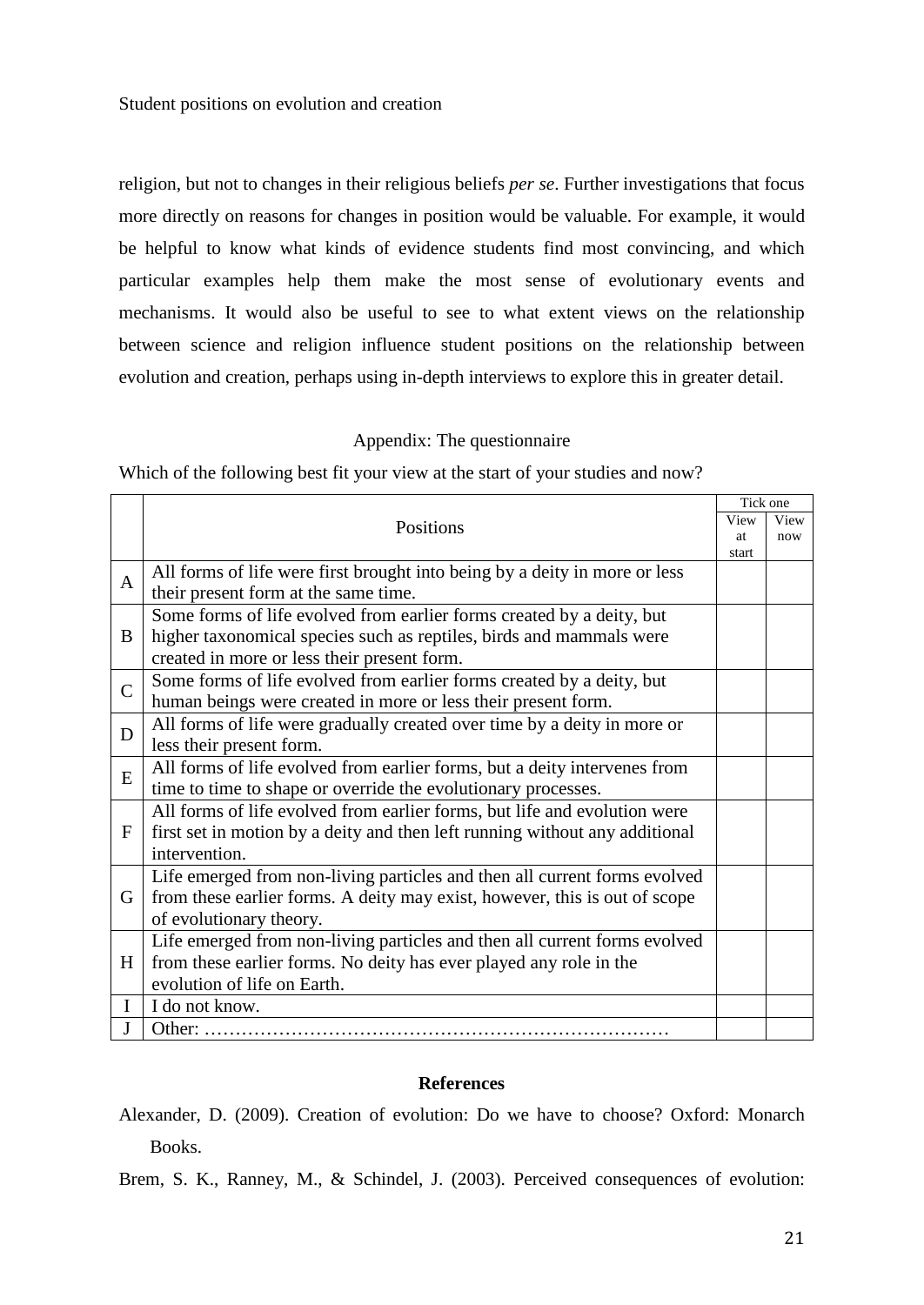College students perceive negative personal and social impact in evolutionary theory. Science Education, 87(2), 181–206. doi: 10.1002/sce.10105

- Collins, F. S. (2006). The Language of God: A Scientist Presents Evidence for Belief. New York: Free Press.
- Dagher, Z. R., & Boujaoude, S. (1997). Scientific views and religious beliefs of college students: The case of biological evolution. Journal of Research in Science Teaching, 34(5), 429–445. doi: 10.1002/(sici)1098-2736(199705)34:5<429::aid-tea2>3.0.co;2-s
- Downie, J., & Barron, N. (2000). Evolution and religion: Attitudes of Scottish first year biology and medical students to the teaching of evolutionary biology. Journal of Biological Education, 34(3), 139–146. doi: 10.1080/00219266.2000.9655704
- Hokayem, H. & Boujaoude, S. 2008. College students' perceptions of the theory of evolution. *Journal of Research in Science Teaching,* 45**,** 395-419.
- Ingram, E. L. & Nelson, C. E. 2006. Relationship between achievement and students' acceptance of evolution or creation in an upper-level evolution course. *Journal of Research in Science Teaching,* 43**,** 7-24.
- Ladine, T. (2009). Attitudes of students at a private Christian liberal arts university toward the teaching of evolution. Evolution: Education and Outreach, 2(3), 386–392. doi: 10.1007/s12052-009-0147-y
- Nelson, C. E. (1986). Creation, Evolution, or Both? A Multiple Model Approach. *In:* Hanson, R. (ed.) *Science and Creation.* New York: Macmillan.
- McKeachie, W., Lin, Y., & Strayer, J. (2002). Creation vs. evolution beliefs: Effects on learning biology. The American Biology Teacher,, 64(3), 189–192. doi: 10.1662/0002- 7685(2002)064[0189:CVEBEO]2.0.CO;2
- Özay Köse, E. (2010). Biology students" and teachers" religious beliefs and attitudes towards theory of evolution. Hacettepe Universitesi Journal of Education, 38, 189–200.
- Reiss, M. J. (2009). The relationship between evolutionary biology and religion. Evolution, 63, 1934–1941. doi: 10.1111/j.1558-5646.2009.00714.x
- Scott, E. C. (2005). Evolution vs Creationism: An Introduction. California: University of California Press.
- Smith, M. (2010). Current status of research in teaching and learning evolution: I. philosophical/epistemological issues. Science & Education, 19(6-8), 523–538. doi: 10.1007/s11191-009-9215-5